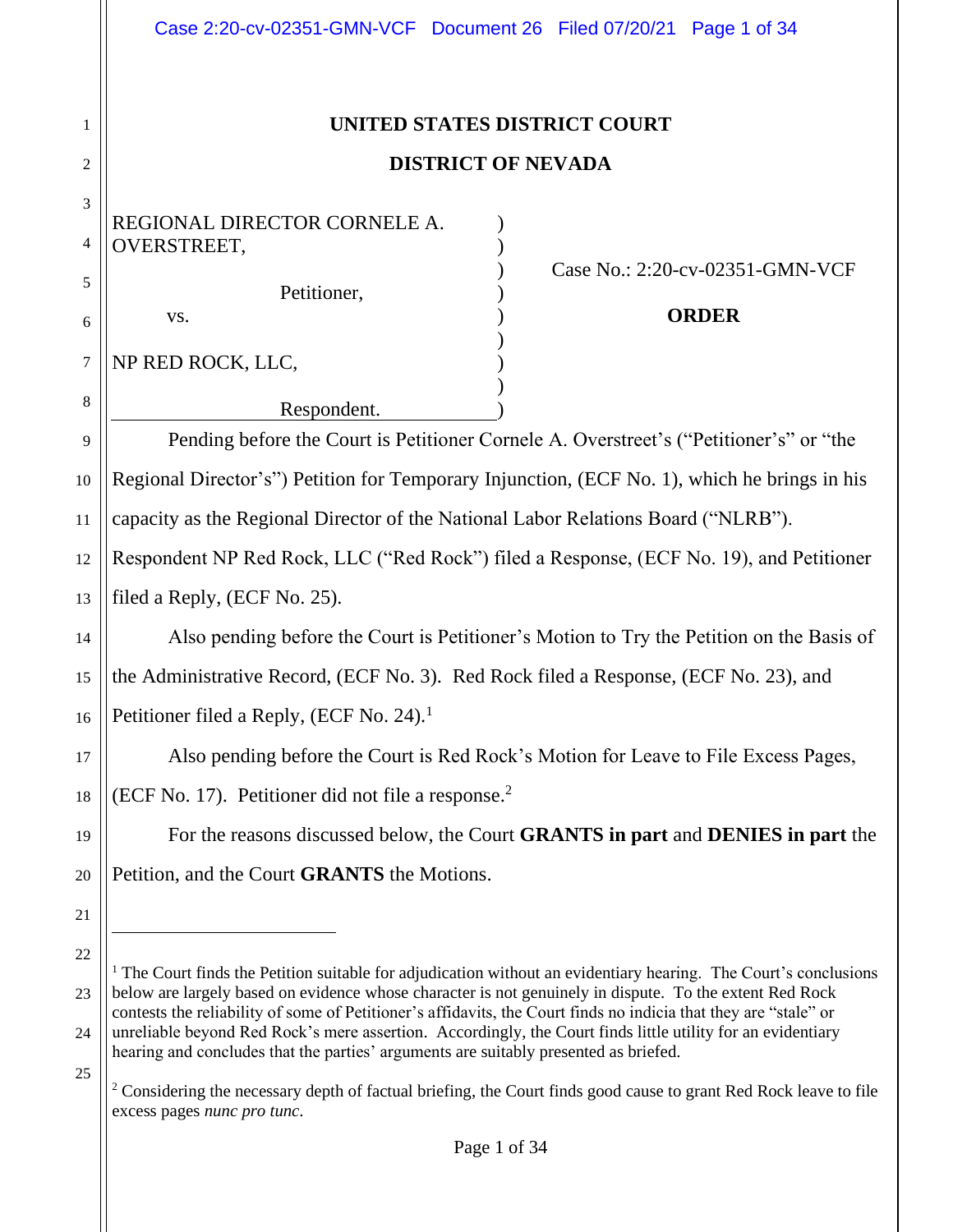# **I. BACKGROUND**

1

2

3

4

5

6

7

8

9

10

11

12

13

14

This case arises from Red Rock's allegedly unlawful response to a union organizing campaign. (*See* Pet. Temp. Inj., ECF No. 1). Red Rock is one of ten hotel-casinos that Station Casinos, LLC ("Station Casinos") owns<sup>3</sup> and manages in the Las Vegas area. (Admin. Tr. Vol. 2 at 13:4–8, PX 28, ECF No. 1-2).

Years of organizing by Local Joint Executive Board of Las Vegas, affiliated with UNITE HERE ("the Union") preceded the election that forms the basis of the instant Petition. (*Id.* 17:4–19:16, 21:12–17); (*see also* Admin. Trial Tr. Dated Nov. 9, 2020 at 14:7–14, RX 1, ECF No. 20-1); (Aff. Tina Moayedi at 1, PX 48, ECF No. 1-4). But Red Rock is just one example of a Station Casinos' property to draw interest from the Union; before the Red Rock election, the Union became an employee collective bargaining representative at six Station Casinos' properties between August of 2016 and September of 2019. (Admin. Trial Tr. Dated Nov. 9, 2020 at 12:3–27:18, RX 1, ECF No. 20-1). In response to the Union's growing support, Red Rock allegedly augmented its union avoidance strategy in 2019.

15 16 17 18 19 20 21 22 23 As part of its strategy, on or about June 15, 2019, Red Rock began: playing "sound bytes" informing employees about unions on the televisions in employee areas; conducting regular meetings to review business initiatives, morale, and management; implementing quarterly efforts to appreciate employees, including enhanced menus and pizza parties; holding biannual town hall meetings to review projects on the property, reintroduce executives, and review expectations; implementing biannual focus groups to "re-enforce[] Leadership's credibility with the [team members]" by quickly responding to team members' concerns; increasing management visibility on the property; regularly communicating the lack of progress the Union had been able to make over three years of negotiations at other properties that had

<sup>&</sup>lt;sup>3</sup> The Court's recitation of facts is based upon the date of the Petition, before Station Casinos' recent sale of The Palms Hotel and Casino.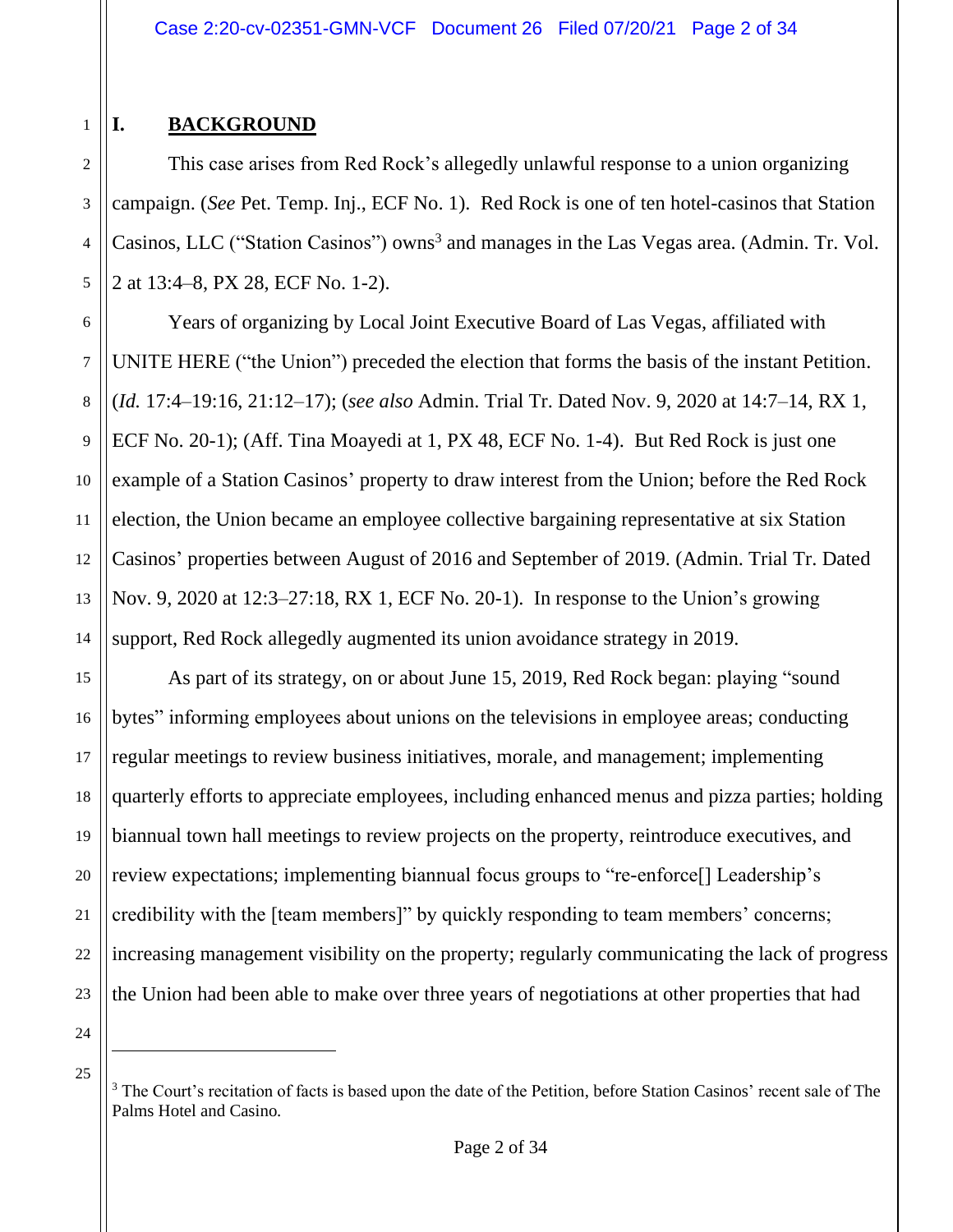1 2 3 4 5 6 7 8 9 10 11 unionized while promoting the recent progress made at Red Rock; and activating "voices" to reinforce the message of Red Rock's progress. (Admin Tr. Vol. 2 at 21:19–29:22, PX 28); (Scott Nelson Email with Pre-Petition Initiatives at 1–3, PX 34, ECF No. 1-3); (Scott Nelson Email with Updated Pre-Petition Initiatives at 1–3, PX 35, ECF No. 1-3); (Mari Jackson E-mail with Pre-Petition Soundbytes at 1–51, PX 36, ECF No. 1-3.). The strategy did not slow Union support, and as of September 2019, the Union had incrementally succeeded at gaining approximately 39 union authorization cards per month on average. (Summary of Signed Authorization Cards, PX 51 AY, ECF No. 1-13). Union support swelled in October, and the Union collected more than 200 authorization cards that month. (*Id.*). Meanwhile, as the Union's support at Red Rock grew, Station Casinos made personnel changes to its leadership. (Decl. Jeff Welch ¶ 17, RX 4, ECF No. 20-1).

12 13 14 15 16 17 18 19 20 21 22 23 During the prior union campaigns at the other properties, Valerie Murzl ("Murzl") served as Station Casinos' Vice President of Human Resources. (*Id.* ¶ 11). Murzl employed a union avoidance strategy that restricted communication between managers and employees regarding the union. (Admin. Trial Tr. Dated Nov. 9, 2020 at 23:14–19, 25:25–26:7, RX 1). In February 2019, Bob Finch ("Finch") became the Chief Operating Officer ("COO") of Station Casinos. (Admin. Trial Tr. Dated Dec. 11, 2020, at 37:4–6, RX 2, ECF No. 20-1). That spring, Finch expressed a desire to replace Murzl, and Station Casinos began conducting interviews for her replacement in July of 2019 while allowing Murzl to retire. (*Id.* at 50:2–21). In August, days before Murzl's retirement, she predicted that the Union would win majority status based upon its growing levels of support. (Valerie Murzl Email with Red Rock Election Prediction, PX 37, ECF No. 1-3) (dated August 16, 2019); (Admin. Tr. Vol. 3 at 7:3–11, PX 39, ECF No. 1-3).<sup>4</sup> On August 29, 2019, Station Casinos hired Phil Fortino ("Fortino") to serve as Murzl's

<sup>4</sup> Contrary to Red Rock's version of events, Murzl's email indicates that despite a slow trickle of authorization cards before October, the Union was nearing majority status before Fortino was hired. (*Cf.* RR Resp. 28:5–13).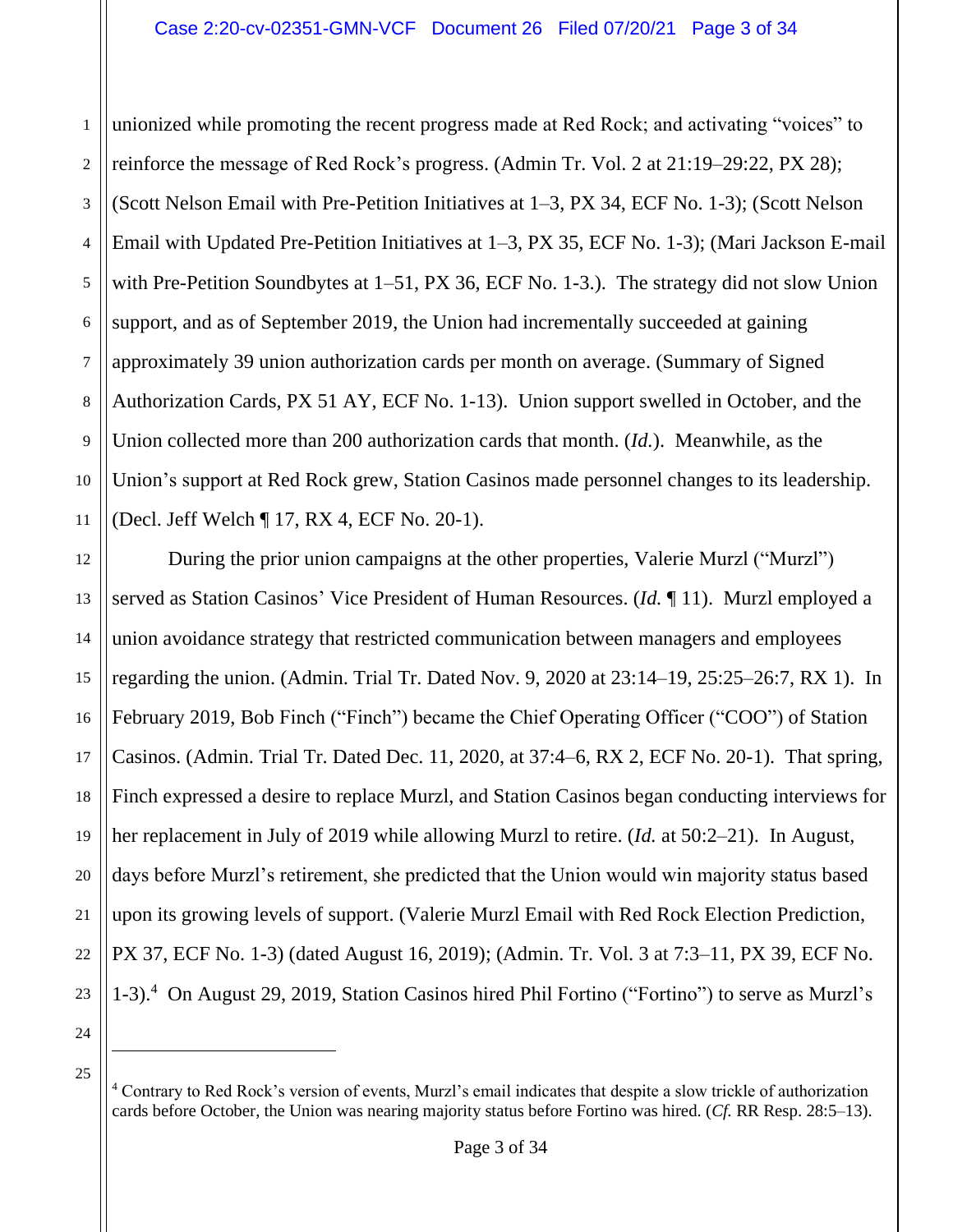2 3 replacement. (Decl. Jeff Welch ¶ 17, RX 4, ECF No. 20-1). The next day, the Union began its "button-up" campaign that encouraged employees to wear buttons demonstrating their support for the Union. (Aff. Adam Christian ¶ 11, PX 38, ECF No. 1-3).

1

4 5 6 7 8 9 10 11 12 13 14 15 16 17 18 Fortino began his tenure by changing Station Casinos' union avoidance communications strategy, beginning with Red Rock. Fortino and Red Rock General Manager, Scott Nelson ("Nelson"), held mandatory meetings with managers and supervisors of employee units targeted by the Union. (Admin. Tr. Vol. 3 at 9:19–20:4, PX 39). At these meetings, Nelson introduced Fortino, and the two presented a PowerPoint about the union campaign and how they could lawfully engage team members about the union organizing effort, effectively abandoning Murzl's previous strategy of non-engagement. (*Id.*); (*see also* Admin R. Tr. Vol. 5, PX 33, ECF No. 1-3); (Phil Fortino Union Avoidance Power Point Presentation, PX 40, ECF No. 1-3). Additionally, Fortino would explain he had been hired to make significant changes at Station Casinos regarding the employee experience, including potentially introducing an on-site medical center, as well as improving employee compensation and health benefits. (*See* Admin. Tr. Vol. 9 at 7:10–8:19, PX 42, ECF No. 1-4). Fortino also instructed managers and supervisors to keep lists of people they believed supported the company, the Union, or remained undecided. (Admin. Tr. Vol. 3 at 27:7–28:14, PX 39); (*see also* Phil Fortino Union Avoidance Power Point Presentation at 13, PX 40).

19 20 21 22 23 24 25 While Fortino implemented Red Rock's new messaging campaign, he simultaneously developed a strategic plan of benefits to offer Station Casinos' employees. (*Id.* 26:20–21:6). To develop the new benefits, Fortino compared Station Casinos' current benefits with those offered by competitors, those highlighted by the Union's campaign, those offered at Unionorganized properties on the Las Vegas Strip, and feedback from employee focus groups. (*See* Email about Phil Fortino Changes to Salaried Medical Tier STP, PX 43, ECF No. 1-4); (Phil Fortino Email Copying Health Benefits from Union Website, PX 44, ECF No. 1-4); (Phil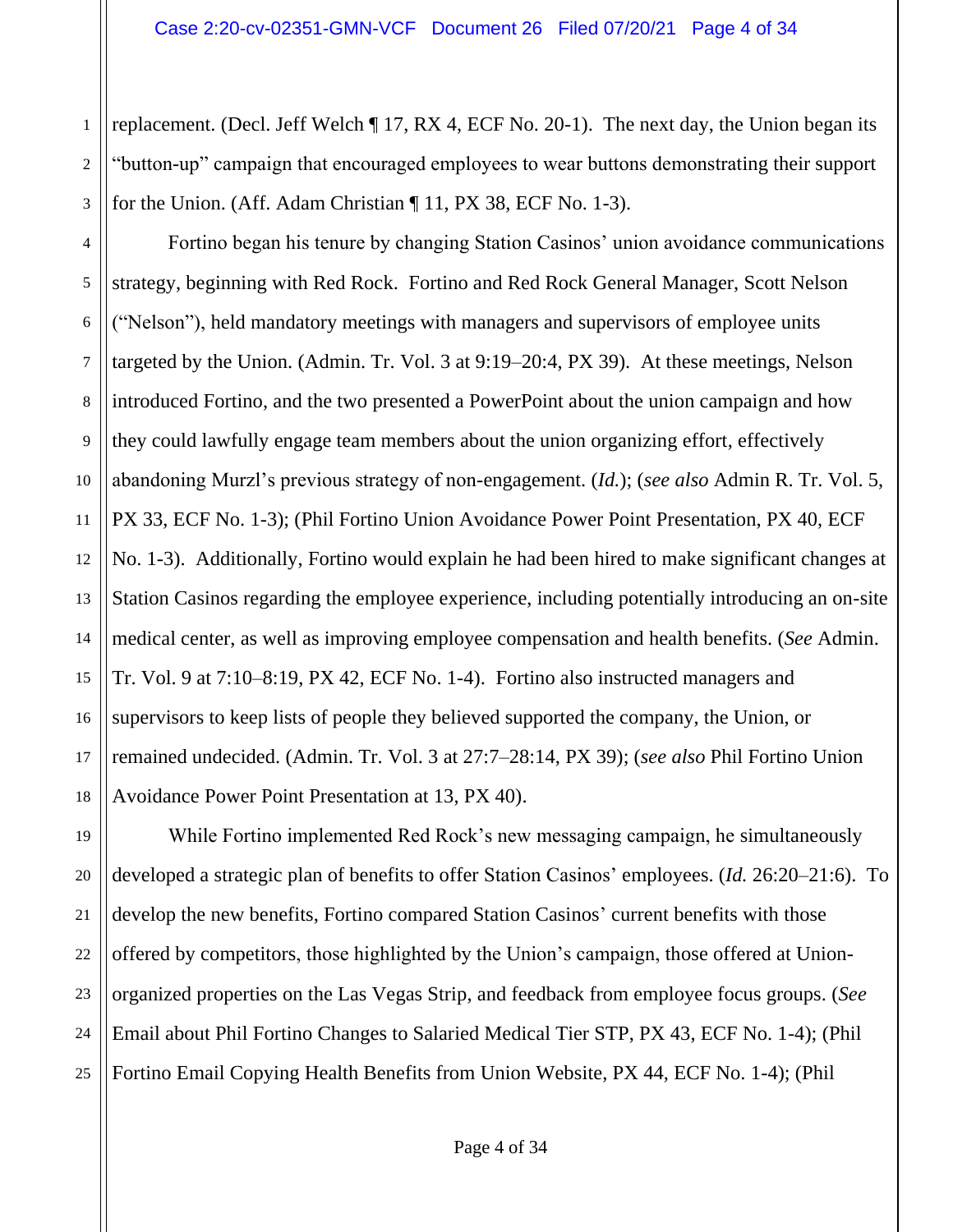1 2 3 4 5 Fortino Email with Union Contract Comparison, PX 45, ECF No. 1-4); (Admin. Tr. Vol. 3 at 31:7–34:20, PX 39). Among Fortino's consideration were benefits that would "[t]ake[] away union power and [its] major emotional draw to team members." (Email about Phil Fortino Changes to Salaried Medical Tier STP, PX 43) (discussing a proposal to offer free HMO benefits to team members making under \$40,000.00 per year, many of whom were in positions the union targeted).

On November 19, 2019, Fortino presented the proposed strategic plan to Station Casinos' senior leadership. (*See* 2020 Corporate Human Resources Strategic Plan Presentation, PX 46, ECF No. 1-4); (Calendar Appointment for Strategic Plan 2020 Presentation, PX 47, ECF No. 1-4). The plan included building on-site medical centers for employees; offering some classes of employees a zero-deductible HMO plan that "more closely matches union plan;" providing free healthcare benefits to employees, their spouses, and families; providing 401(k) benefits to "help incentivize Team Members in [union-type positions] to not vote for a union" in non-union facilities; replacing unpopular time and attendance policies; implementing new training programs; and streamlining hiring for entry-level positions. (*Id.*).

On November 22, 2019, the Union filed a Petition for Election with the NLRB for a bargaining unit of about 1,350 Red Rock employees. (RC Pet., PX 49, ECF No. 1-4); (Voter List, PX 50, ECF No. 1-4). By that date, the Union had successfully collected 811 union authorization cards from the bargaining unit. (*See* Aff. Tina Moayedi 2:9–21, PX 48, ECF No. 1-4); (Red Rock Union Authorization Cards, PX 51, ECF No. 1-5). The Board scheduled an election for December 19–20. (Stipulated Election Agreement, PX 31, ECF No. 1-2) (*see also*  Aff. Tina Moayedi 2:9–21, PX 48, ECF No. 1-4).

On November 22 and 23, Fortino sent text messages to Finch, indicating, "RR just got a petition" and "Lots of union activity at Santa Fe today." (Phil Fortino and Bob Finch Text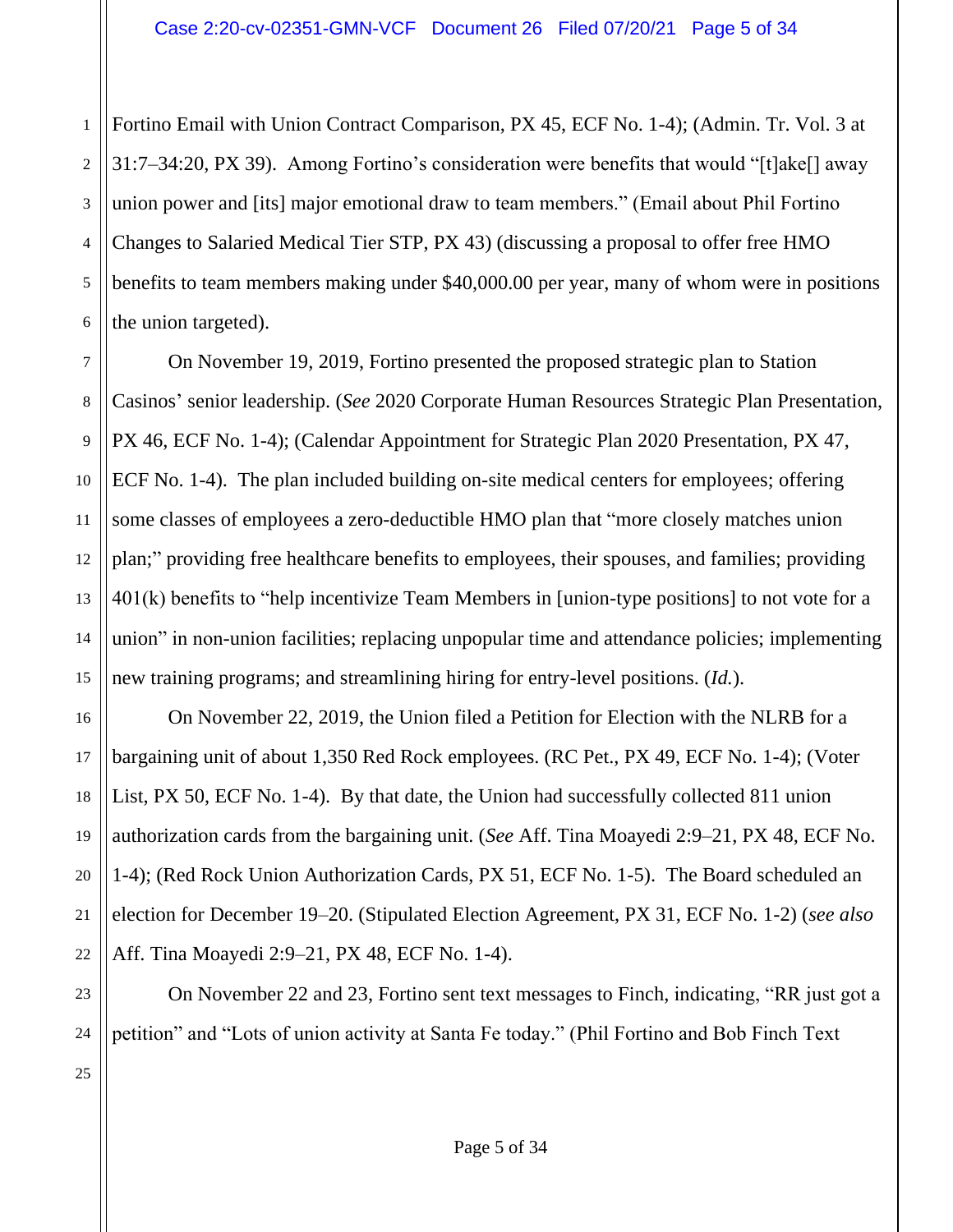1 2 Messages, PX 55, ECF No. 1-14). Finch responded, "Damn. The games are beginning." (*Id.*). Fortino replied, "Yeah. We need to announce ASAP new programs." (*Id.*).

3 4 5 6 7 8 9 10 11 12 13 14 15 16 17 18 19 20 21 22 23 24 Red Rock began advertising the changes to employees through rollout meetings on December 10 and 11, about ten days before the election. (Admin. Trial Tr. Dated Dec. 11, 2020, at 56:13–59:1, RX 2); (Admin. Tr. Vol. 3 at 29:14–30:10, PX 39). At the meetings, Nelson explained the new benefits package to employees in detail. (Admin. R. Tr. Vol. 3 at 30:4–50:24, PX 39); (PowerPoint for the Exciting News Meetings, PX 56, ECF No. 1-14). On December 12, 2019, Station Casinos developed pamphlets to mail Red Rock employees that announced the new HMO plan, medical centers, and retirement plan; executives rushed the mailers' development. (*See* Emails Finalizing Trifold Mailer to Red Rock Unit Employees, PX 58, ECF No. 1-14) (including subject line "URGENT REVIEW – NEED BY 6:30pm TODAY – CONFIDENTIAL; limiting debate on the Spanish translation's content "[b]ased on the current timing;" and asking if further changes were "too late?"). Leading up to the election, Red Rock managers and supervisors allegedly reiterated the promised benefits to employees and risk that promised benefits could be lost if the Union succeeded in the election; anti-union posters were hung throughout employee areas; union consultants distributed flyers emphasizing the risk of unionizing; a website was created and publicized that highlighted the risks of unionizing; and at least one supervisor questioned a team member about her union support in light of the benefits Station Casinos committed to offering. (Aff. Robert Franz 2:22–23, PX 60, ECF No. 1-14); (Aff. Yusett Diaz, 2:1–3:22, PX 61, ECF No. 1-14); (Aff. Balmore Orellana at 3, PX 69, ECF No. 1-15) (telling a Union organizer, "I do know that if the Union wins, you are not going to receive your money as a cook, you're going to be [demoted to] a runner"); (Screenshots from myscfacts.com, PX 83–84, ECF No. 1-15); (Aff. Blanca Herrera 2:8–20, PX 68, ECF No. 1-15).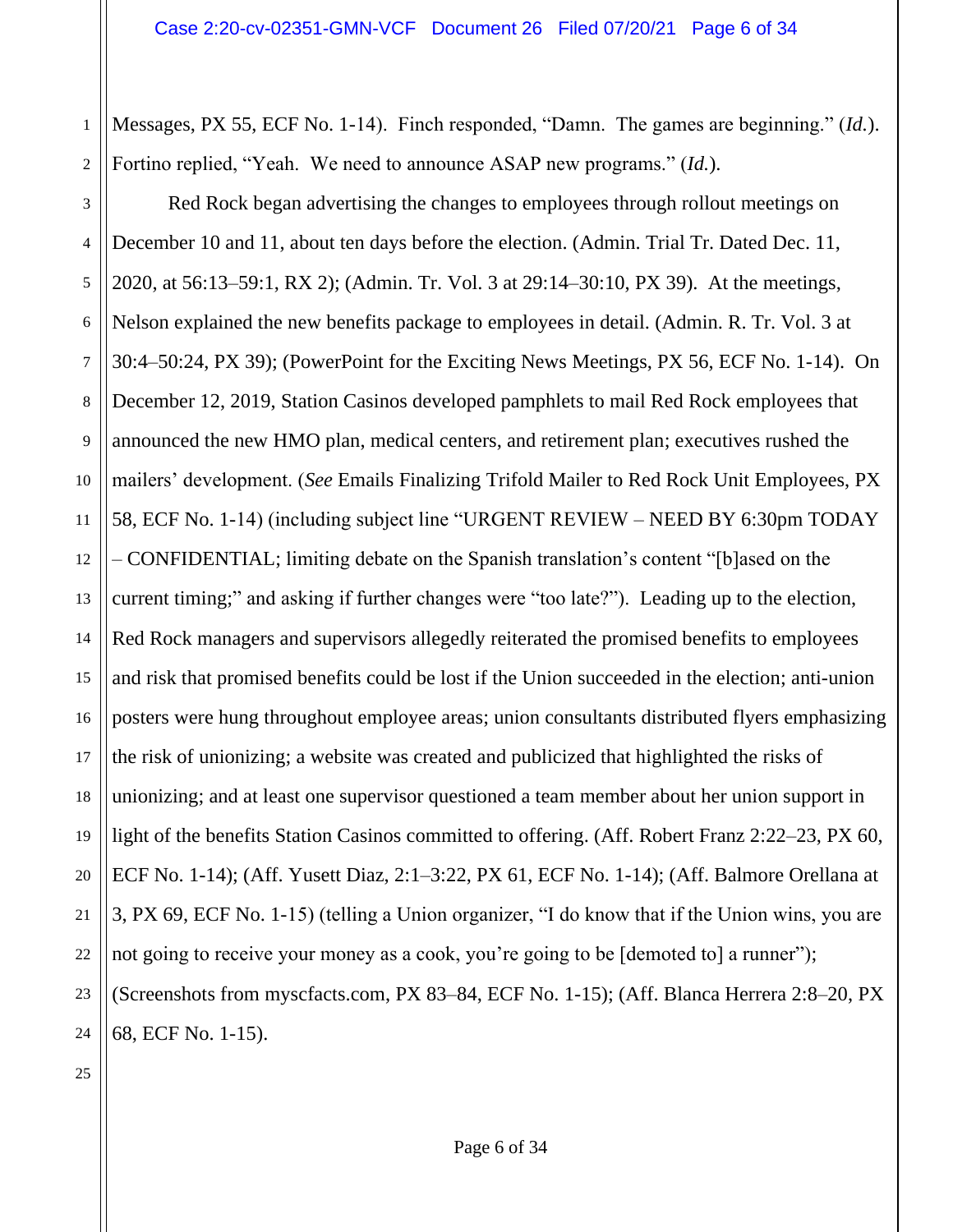1

3

9

11

21

23

2 4 5 6 7 8 10 On December 16 and 17, Nelson and Fortino held captive audience meetings with large groups of Red Rock employees. (Admin. Tr. Vol. 3 at 39:1–24, PX 39). At the meetings, they emphasized the new benefits for employees and asked employees why they would want to take a chance with the Union and pay dues in light of the new benefits. (*See* Captive Audience Presentation at 29, PX 86, ECF No. 1-15) ("Why Take A Chance With Union Promises When You ALREADY Have The Most Important Things????? FREE HEALTH CARE, PAID RETIREMENT, FREE MEDICAL CENTERS, AND . . . ALL This without paying Dues Every Year."). They warned that if the Union succeeded, they could no longer promise the new benefits because everything would be subject to collective bargaining, and if Boulder Station and Palace Station's three-plus year negotiations were any indication, it could be quite a long time before bargaining reached any conclusion. (Admin. Tr. Vol. 3 at 53:15–60:25, PX 39).

12 13 14 15 16 17 On December 19 and 20, the Union lost the election 534 to 627. (Red Rock Election Tally of Ballots, PX 87, ECF No. 1-16). Station Casinos began implementing its new benefits in January of 2020, beginning with the 401(k) program, free HMO options, and the construction of and hiring for onsite medical centers. (Aff. Adam Christian 2:9–3:4, PX 88, ECF No. 1-16); (Email with Notice Posting for Med. Center Construction, PX 89, ECF No. 1- 16); (Photo of Notice Posting for Med. Center Construction, PX 90, ECF No. 1-16).

18 19 20 22 24 25 Most recently, Petitioner alleges that Red Rock used the COVID-19 pandemic as cover to terminate two Union activists, Yaneth Chavez and Teresa Powers, by failing to recall them to work as required after they were laid off. (Example of Red Rock Layoff Letter to Employees, PX 92, ECF No. 1-16); (Affs. Yaneth Chavez and Teresa Powers, PX 93–94, ECF No. 1-16) (noting their visibility as Union activists); (Station Casinos Human Resources Manual for Operations – Reductions of Force, PX 95, ECF No. 1-16) (noting that length of service is supposed to determine order of recall at Red Rock); (Job Classification Seniority Spreadsheets, PX 96–97, ECF No. 1-16); (Emails Regarding Recall, PX 98, ECF No. 1-16) (indicating that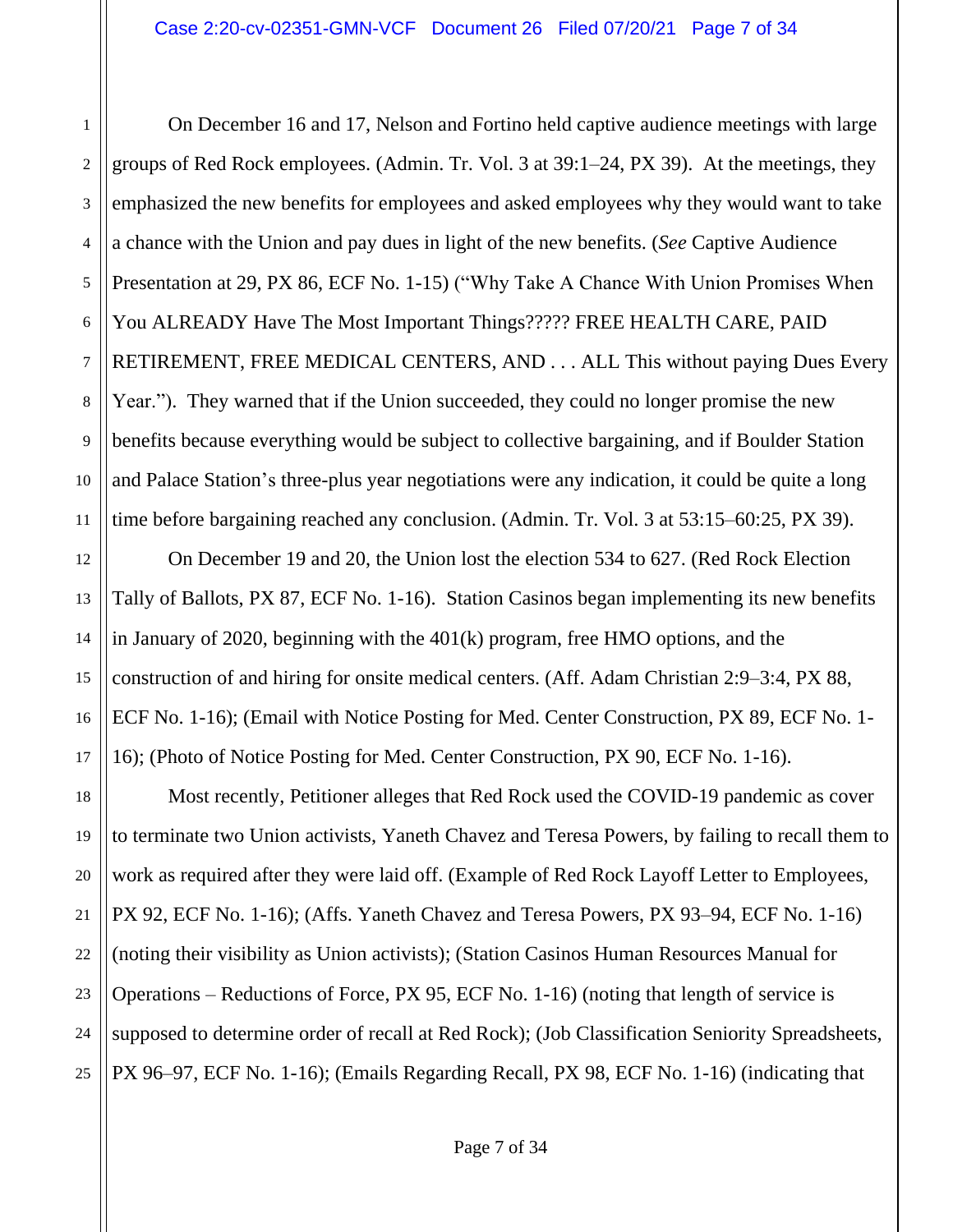2 3 4 "local company [team members]" with less service were recalled, but Chavez and Powers were not). The Regional Director now petitions this Court for a temporary injunction to remedy Red Rock's alleged unfair labor practices during the pendency of the National Labor Relations Board case against Red Rock arising from the same conduct.

5

20

21

22

23

24

25

1

# **II. LEGAL STANDARD**

6 7 8 9 10 11 12 13 14 15 16 17 18 19 The National Labor Relations Act, 29 U.S.C. §§ 151, *et seq.* ("NLRA"), regulates relations between "private sector employers, labor unions, and employees." *See Chamber of Commerce of the United States v. NLRB*, 721 F.3d 152, 154 (4th Cir. 2013). The NLRA's stated purpose is to "restor[e] equality of bargaining power" between employees and employers by, "encouraging the practice and procedure of collective bargaining and by protecting the exercise by workers of full freedom of association, self-organization, and designation of representatives of their own choosing, for the purpose of negotiating the terms and conditions of their employment." 29 U.S.C. § 151. To that end, the NLRA prohibits employers from engaging in defined "unfair labor practices" that discourage or restrain employees from collective bargaining. *See* 29 U.S.C. § 158. If an employer engages in unfair labor practices intended to undermine a union campaign, the union may petition the National Labor Relations Board ("NLRB" or "the Board") for relief. 29 U.S.C. §§ 158–160. After initiating an NLRB proceeding, the Board may petition a district court for "temporary relief or restraining order as it deems just and proper." 29 U.S.C.  $\S$  160(j) ("section 10(j)").

"[W]hen a Regional Director seeks § 10(j) relief, he 'must establish that he is likely to succeed on the merits, that he is likely to suffer irreparable harm in the absence of preliminary relief, that the balance of equities tips in his favor, and that an injunction is in the public interest.'" *Frankl ex rel. NLRB v. HTH Corp.*, 650 F.3d 1334, 1355 (9th Cir. 2011) (quoting *Winter v. Nat. Res. Dev. Council*, 555 U.S. 7, 20–21 (2008). "'[S]erious questions going to the merits' and a balance of hardships that tips sharply towards the [Regional Director] can support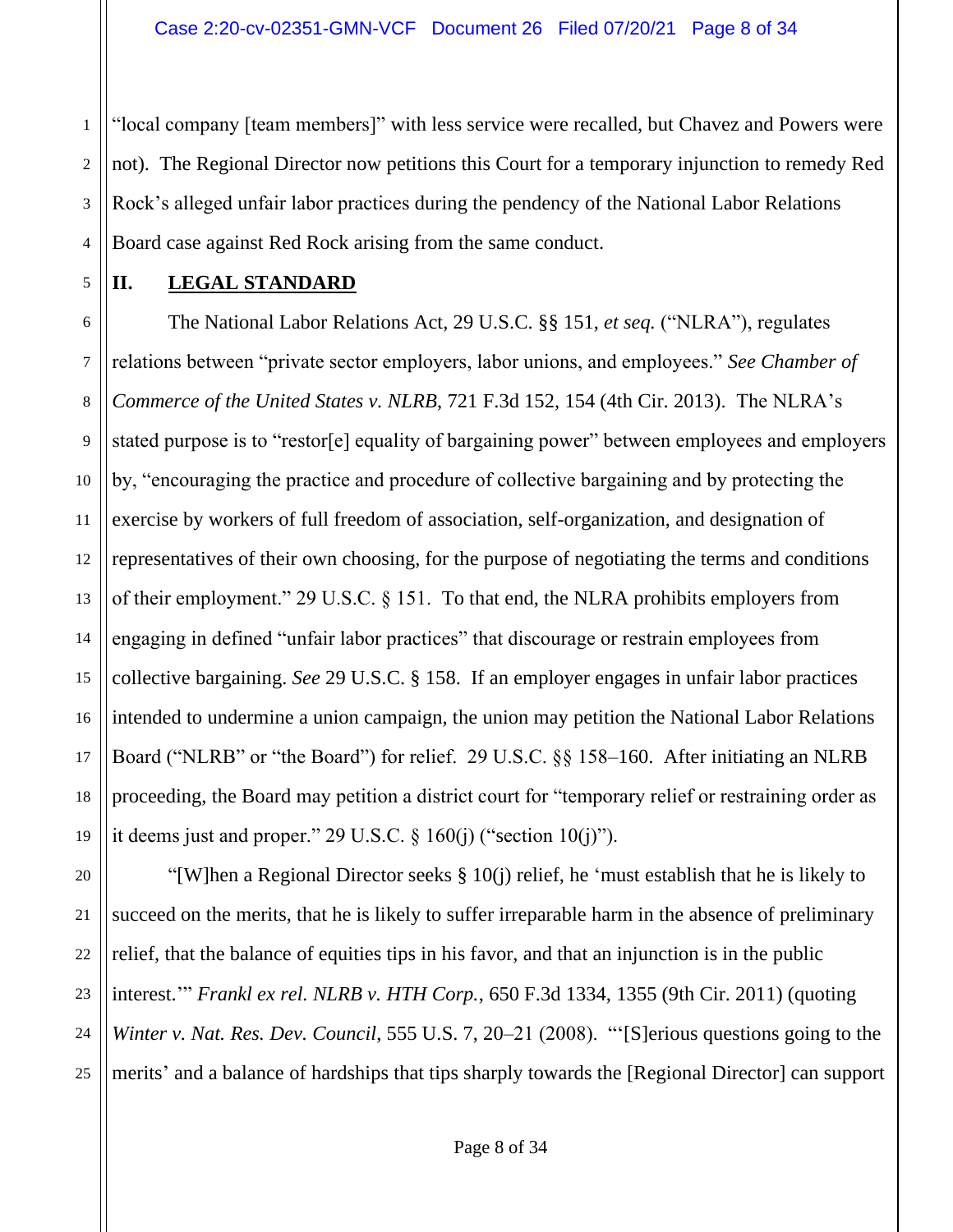1 2 3 4 5 6 7 8 9 issuance of a preliminary injunction, so long as the [Regional Director] also shows that there is a likelihood of irreparable harm and that the injunction is in the public interest." *Id.* (quoting *Alliance for the Wild Rockies v. Cottrell*, 632 F.3d 1127, 1135 (9th Cir. 2011) (internal modifications original)). Under either standard, the Regional Director "must establish that irreparable harm is likely, not just possible, in order to obtain a preliminary injunction." *Alliance for the Wild Rockies*, 632 F.3d at 1131 (emphasis omitted); *see Small v. Operative Plasterers' Int'l Ass'n, Local 200*, 611 F.3d 483, 491 (9th Cir. 2010) (acknowledging *Winter* abrogated the Circuit's previous rule that a mere "possibility of irreparable harm" may be sufficient).

## **III. DISCUSSION**

10

11 12 13 14 15 16 17 18 19 20 21 22 23 24 Petitioner alleges that Red Rock has engaged in unfair labor practices by: (1) promising substantial new benefits intended to deter a union organizing campaign; (2) threatening employees that unionization would prove futile in generating favorable benefits; and (3) failing to recall union organizers after mass layoffs despite their seniority. (*See* Pet. Temp. Inj. 12:9– 21:2). Petitioner contends that the unfair labor practices have been so egregious that they have undermined the possibility of a fair election. (*Id.* 21:3–32:10). Therefore, Petitioner requests that the Court issue an interim bargaining order wherein Red Rock will be compelled to bargain with the Union as the representative of the bargaining unit during the pendency of the NLRB proceeding. (*Id.*). Petitioner also requests that the Court issue a cease-and-desist order against Red Rock that, among other steps, requires Red Rock to refrain from engaging in many alleged unfair labor practices; post the Court's Order in employee areas; and hold mandatory meetings at which the Order will be read. (*See* Pet. Temp. Inj. 19:14–24:17). The Court's below discussion addresses whether Petitioner has met his burden to receive the relief sought under  $§ 10(i).$ 

25

//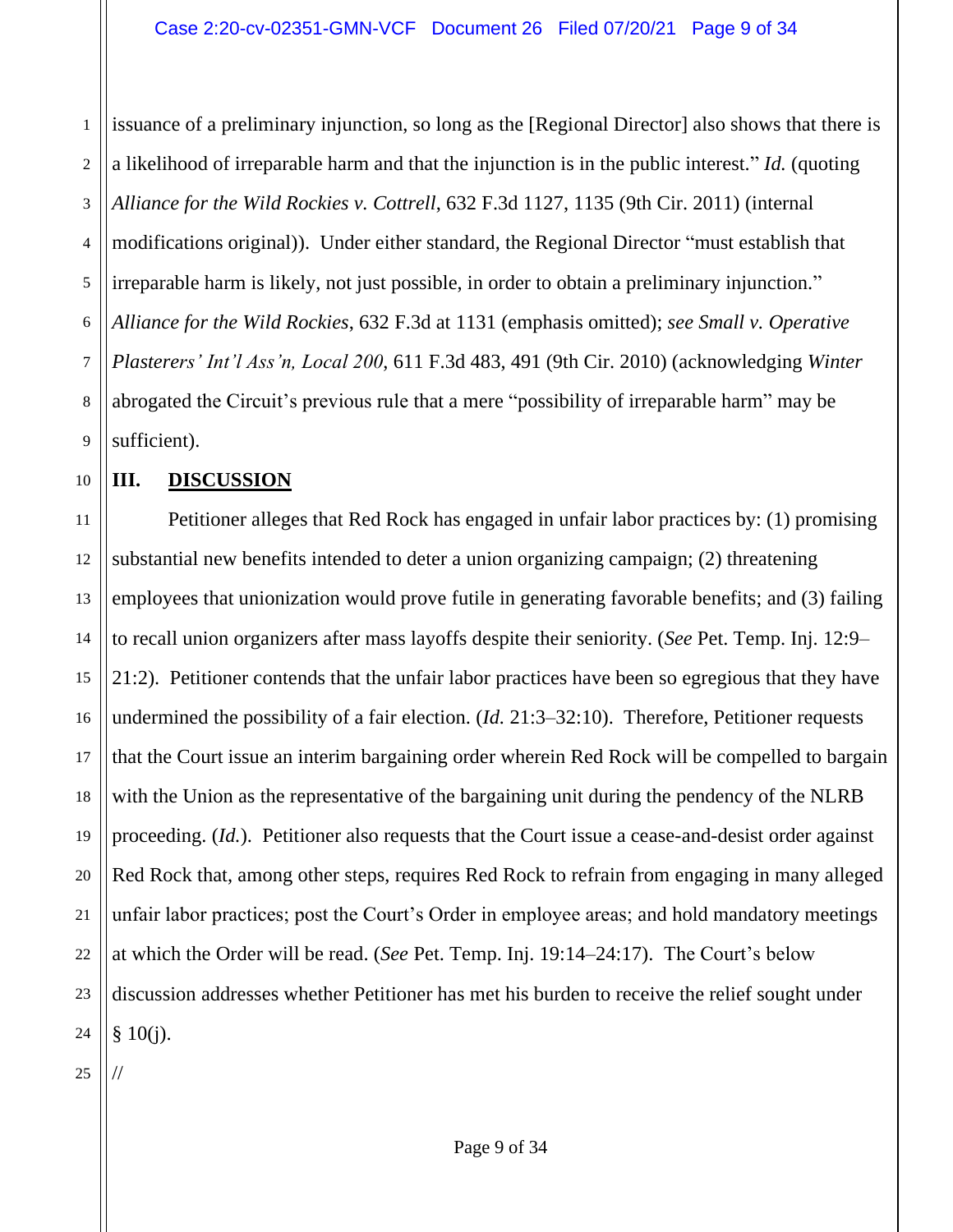# **A. Likelihood of Success on the Merits**

To demonstrate a likelihood of success on the merits, the Regional Director must show a "probability that the Board will issue an order determining that the unfair labor practices alleged by the . . . Director occurred and that [the circuit] would grant a petition enforcing that order." *Frankl ex rel. NLRB v. HTH Corp.*, 693 F.3d 1051, 1062 (9th Cir. 2012) (quoting *Frankl ex rel. NLRB v. HTH Corp.*, 650 F.3d 1334, 1355 (9th Cir. 2011)). A petitioner meets this burden by "produc[ing] some evidence to support the unfair labor practice charge, together with an arguable legal theory." *Id.* (quoting *Frankl*, 650 F.3d at 1356)

9 10 11 12 13 14 15 16 17 18 19 20 21 22 23 Petitioner alleges that Red Rock has violated  $\S$ §  $8(a)(1)$ ,  $(8)(a)(3)$ , and  $8(a)(5)$  of the NLRA. (*See* Pet. Temp. Inj. 12:9–21:2). Section 8(a)(1) prohibits employers from interfering with, restraining, or coercing employees from exercising their collective bargaining rights. 29 U.S.C. § 158(a)(1). Section 8(a)(3) prohibits employers from discriminating against employees in any way to discourage membership in a labor organization. 29 U.S.C. § 158(a)(3). Section 8(a)(5) prohibits employers from refusing to bargain in good faith with the collective bargaining representative of his employees. 29 U.S.C. § 158(a)(5). An employer may violate § 8(a)(5) by engaging in unfair labor practices that undermine a union's majority support prior to an election. *See NLRB v. Gissel Packing Co.*, 395 U.S. 575, 611 (1969) ("*Gissel*"). Electionbased § 8(a)(5) violations may persuade courts petitioned under § 10(j) to order an employer to bargain with a union where the employer's unfair labor practices "have made the holding of a fair election unlikely or which have in fact undermined a union's majority and caused an election to be set aside." *Scott ex rel. NLRB v. Stephen Dunn & Assocs.*, 241 F.3d 652, 661 (9th Cir. 2001). The Court assesses Petitioner's likelihood of success on the merits of each violation below.

24

//

//

1

2

3

4

5

6

7

8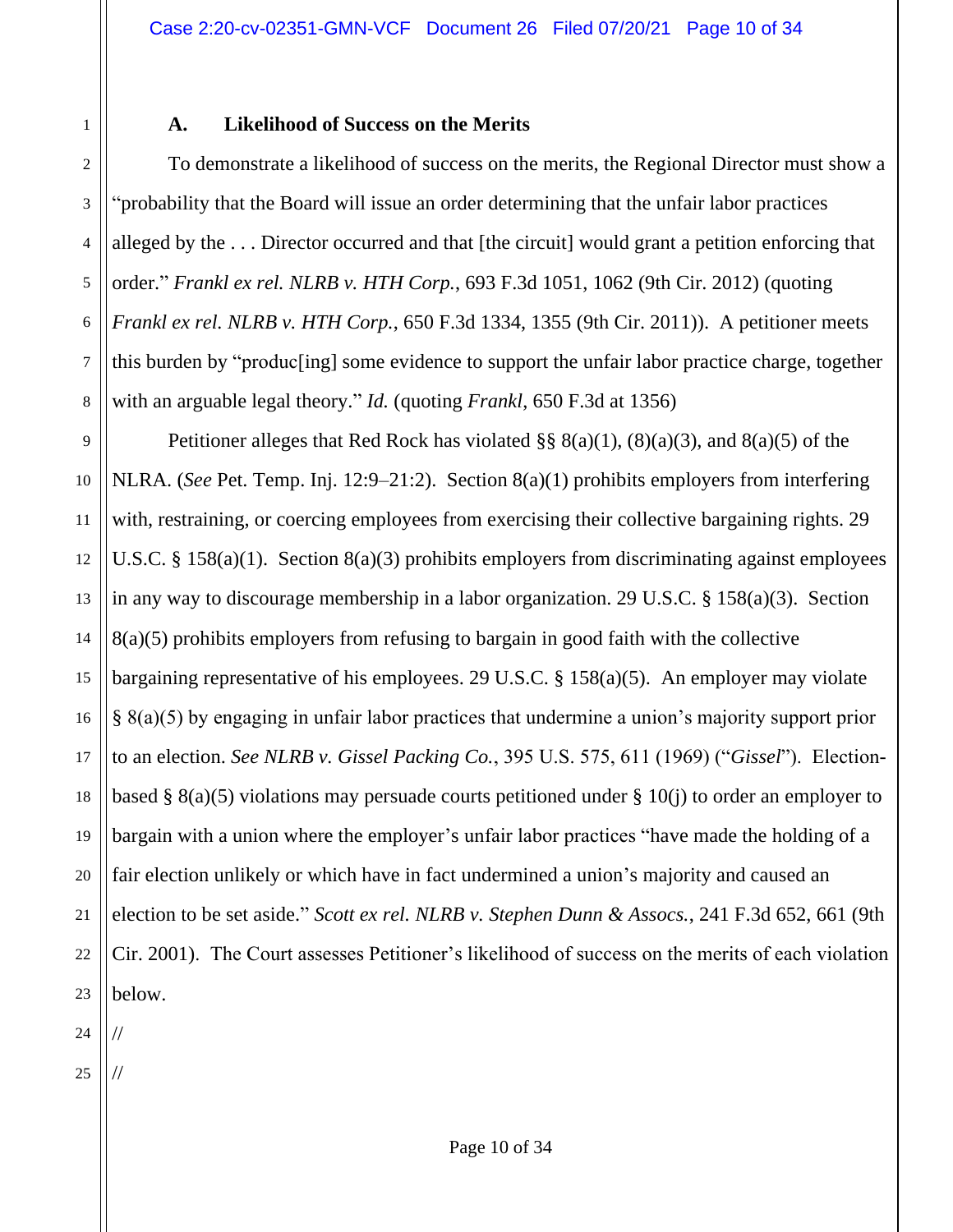## 1.  $8(a)(1)$

2 3 4 Under §  $8(a)(1)$  of the NLRA, "it [is] an unfair labor practice for an employer . . . to interfere with, restrain, or coerce employees in the exercise of the rights [to join labor unions and bargain collectively.]" 29 U.S.C. § 158(a)(1). "The broad purpose of § 8(a)(1) is to establish 'the right of employees to organize for mutual aid without employer interference.'" *NLRB v. Exchange Parts Co.*, 375 U.S. 405, 409 (1964) (quoting *Republic Aviation Corp. v. Labor Board*, 324 U.S. 793, 798 (1945)). The provision "prohibits not only intrusive threats and promises but also conduct immediately favorable to employees which is undertaken with the express purpose of impinging upon their freedom of choice for or against unionization and is reasonably calculated to have that effect." *Id.* Here, Petitioner alleges that Red Rock has violated § 8(a)(1) by: (i) promising substantial benefits just before a union election in order to deter union support; and (ii) threatening employees that supporting the union would be futile. (*See* Pet. Temp. Inj. 12:15–15:11).

## *i. Benefits*

An employer's promise to grant future benefits, motivated by the intent to thwart a union drive, is an unfair labor practice under § 8(a)(1). *Exchange Parts Co.*, 375 U.S. at 409*.* Offering benefits to deter unionization is inherently coercive because, "[e]mployees are not likely to miss the inference that the source of benefits now conferred is also the source from which future benefits must flow and which may dry up if it is not obliged." *Id.* When an employer grants new benefits during a union campaign, courts will presume the employer did so with an unlawful motive. *Bakery, Confectionery & Tobacco Workers & Grain Millers Int'l Union, Local 37 v. NLRB*, 185 F. App'x 691, 693 (9th Cir. 2006) ("Employers may justify the conferral of benefits prior to a representation election if they can overcome the presumption that the benefits were related to the pending election."). Apart from the presumption, evidence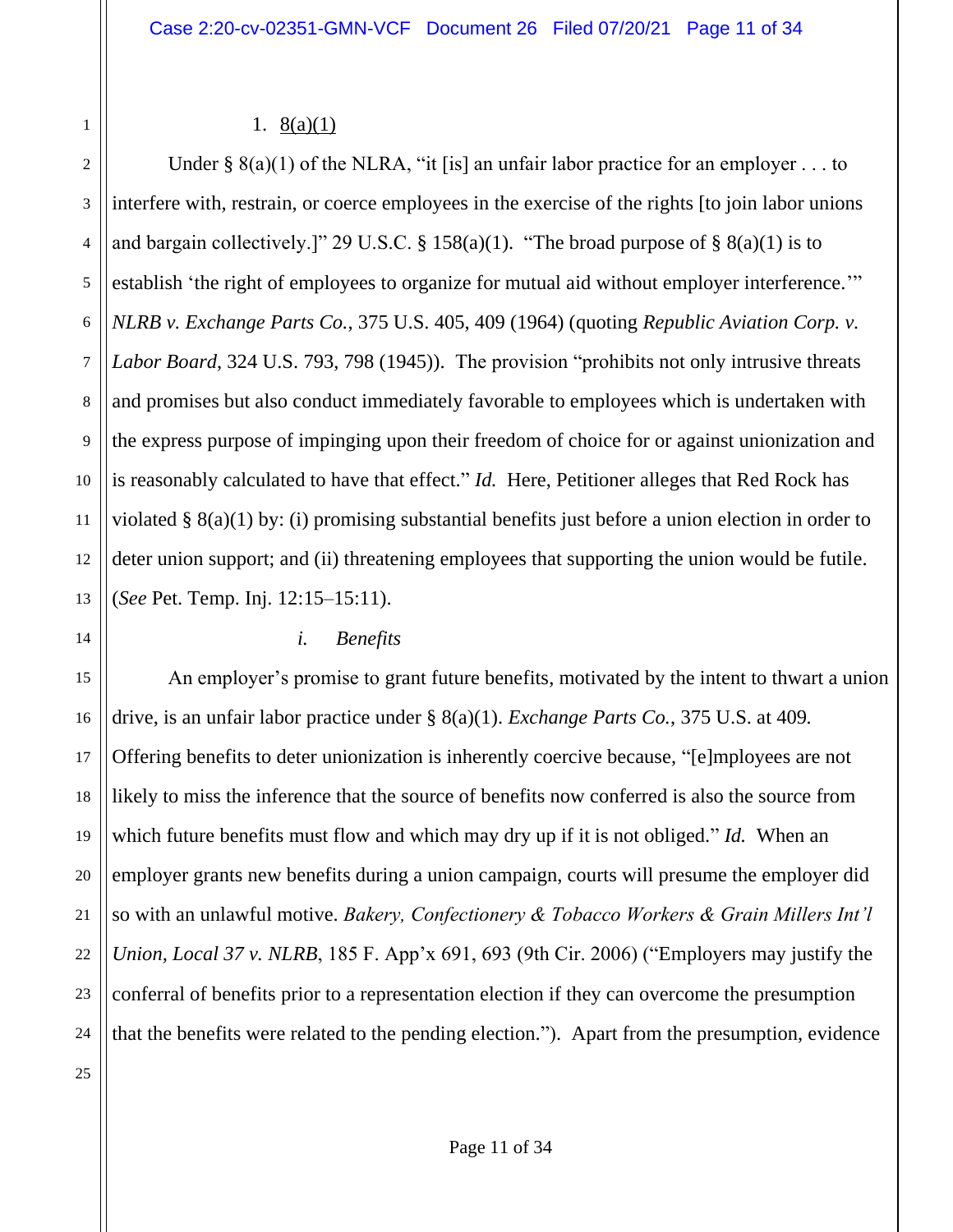1 2 3 4 5 6 7 8 9 10 11 probative of an employer's motive may include the timing<sup>5</sup> of the announcement of benefits, when the employer finalized the benefits' details, whether the timing of the announcement was at the employer's discretion, and if the employer coupled anti-union messaging with the announcement. *Divi Carina Bay Resort*, 356 NLRB 316, 316 (2010), *enfd*. 451 F. App'x 143 (3d Cir. 2011); *K-Mart Corp.*, 336 NLRB 455, 456 (2001); *E.L.C. Elec., Inc.*, 344 NLRB 1200, 1201 (2005); *Waste Mgmt. of Palm Beach*, 329 NLRB 198, 199 n.4 (1999) (citing *Speco Corp.*, 298 NLRB 439, 443 (1990)). In rebutting evidence of unlawful motive, the employer bears the burden to show that it would have announced the same benefits at the same time had there been no union activity. *See K-Mart Corp.*, 336 NLRB at 456; *see also E.L.C. Elec., Inc.*, 344 NLRB at 1201 ("The employer may rebut this inference by providing a persuasive explanation, other than the pending election, for the timing of the grant or promise of benefits.").

12 13 14 15 16 17 18 19 Petitioner has presented evidence that Red Rock offered extensive benefits that, at minimum, were timed to deter the Red Rock unionization effort. Station Casinos hired Fortino as the Union drive gained momentum, and Fortino immediately put together a proposal for a substantial suite of benefits for employees. (*See* 2020 Corporate Human Resources Strategic Plan Presentation, PX 46, ECF No. 1-4). The emails Fortino and others sent discussing the benefits explicitly promoted which benefits would be successful at undermining the Union. (*See, e.g.*, Email about Phil Fortino Changes to Salaried Medical Tier STP, PX 43) (highlighting a proposal that would "[t]ake[] away union power and major emotional draw to

20 21

<sup>22</sup> 23 24  $5$  The timing of the announcement is essential to the analysis. When enforcing a Board order, the Fifth Circuit has explained, "The examiner and Board have every right to conclude that the manna dropping from heaven was based upon fear that sustenance would flow from unionization. . . . To permit a company to time its announcement and allocation of benefits in such a fashion would be a great disservice to the ideal of organizational freedom so deeply imbedded in the NLRA." *See NLRB v. WKRG-TV, Inc.* 470 F.2d 1302, 1308 (5th Cir. 1973).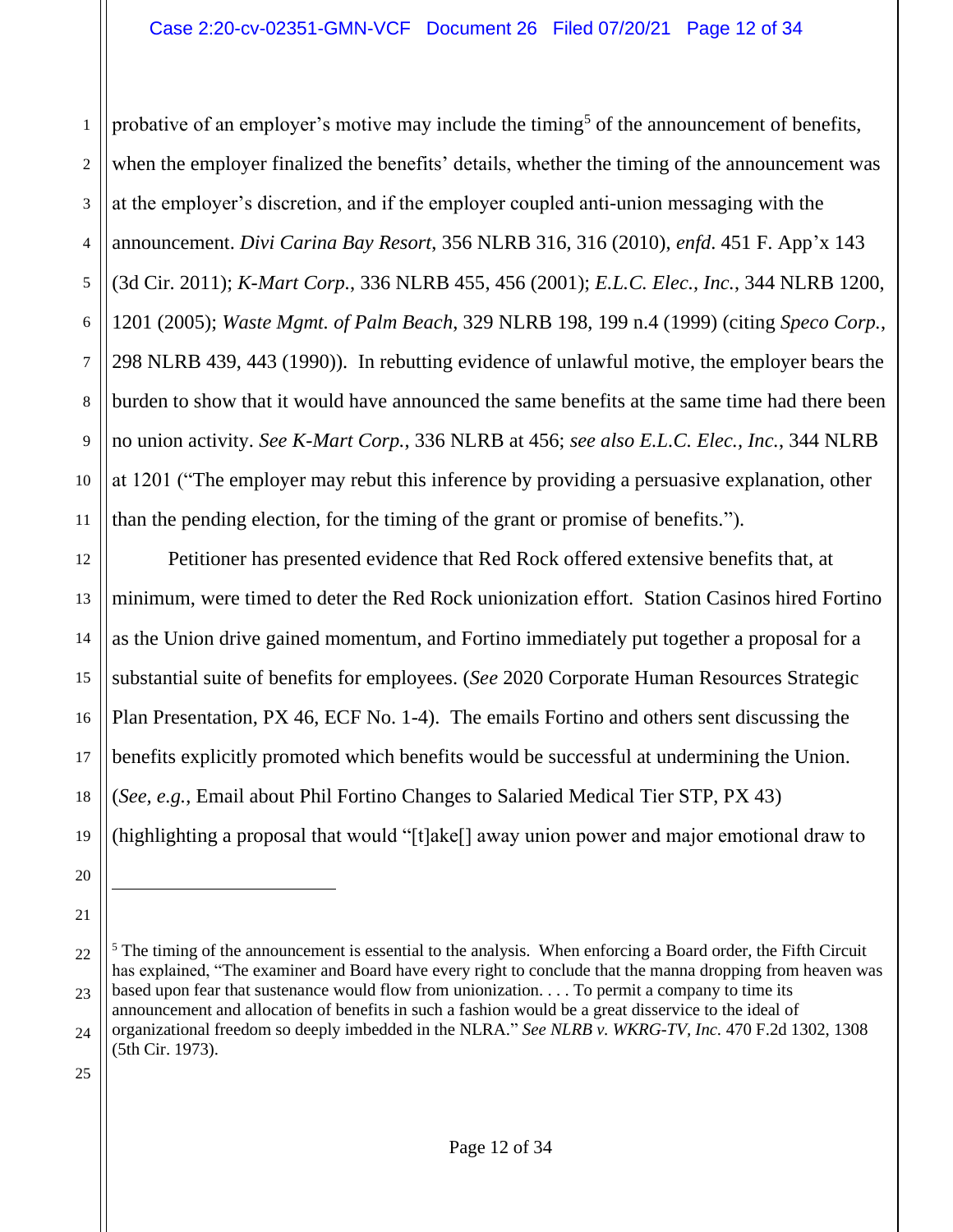1

8

2 3 4 5 6 7 team members"); (*see also* 2020 Corporate Human Resources Strategic Plan Presentation, PX 46) (indicating that non-union properties would receive training on the new "Focus on Family" program "depending on election" in 2020 before other properties, implying a hope to deter unionization; proposed creating a "No Deductible Plan that more closely matches union plan" as a response to the Union's promises; offering a 401(k) plan because the Union has used "H&W and the Pension a the main emotional drivers to sign cards and vote Yes for unionization . . . . this would help incentivize Team Members in these positions to not vote for a union").

9 10 11 12 13 14 15 16 17 18 19 20 21 22 23 Evidence also indicates that Fortino timed the benefits' rollout to defeat the Union at the upcoming election. In November, Fortino texted Station Casinos' COO the day after the Union filed its petition for election that they needed to announce benefits "ASAP." (Phil Fortino and Bob Finch Text Messages, PX 55, ECF No. 1-14). However, when announcing the benefits to employees, Red Rock timed the rollout to occur between December 10 and 17, just before the December 19–20 election, and Red Rock coupled the benefits presentations with anti-union messaging. (*See* Admin. Trial Tr. Dated Dec. 11, 2020, at 56:13–59:1, RX 2); (PowerPoint for the Exciting News Meetings, PX 56, ECF No. 1-14); (*see also* Emails Finalizing Trifold Mailer to Red Rock Unit Employees, PX 58, ECF No. 1-14) (Captive Audience Presentation at 29, PX 86, ECF No. 1-15) ("Why Take A Chance With Union Promises When You ALREADY Have The Most Important Things????? FREE HEALTH CARE, PAID RETIREMENT, FREE MEDICAL CENTERS, AND . . . ALL This without paying Dues Every Year."). The timing of the announcement not only raises a presumption of Red Rock's unlawful motive, but there is substantial evidence—based upon the strategy to offer benefits derived in part to undermine the Union and the intentional rollout of benefits just before the election—indicative of the same.

24 25 Red Rock argues that it did not intend to use the benefits to defeat the Union; rather, it planned to offer this new suite of benefits to address its competitiveness in the hospitality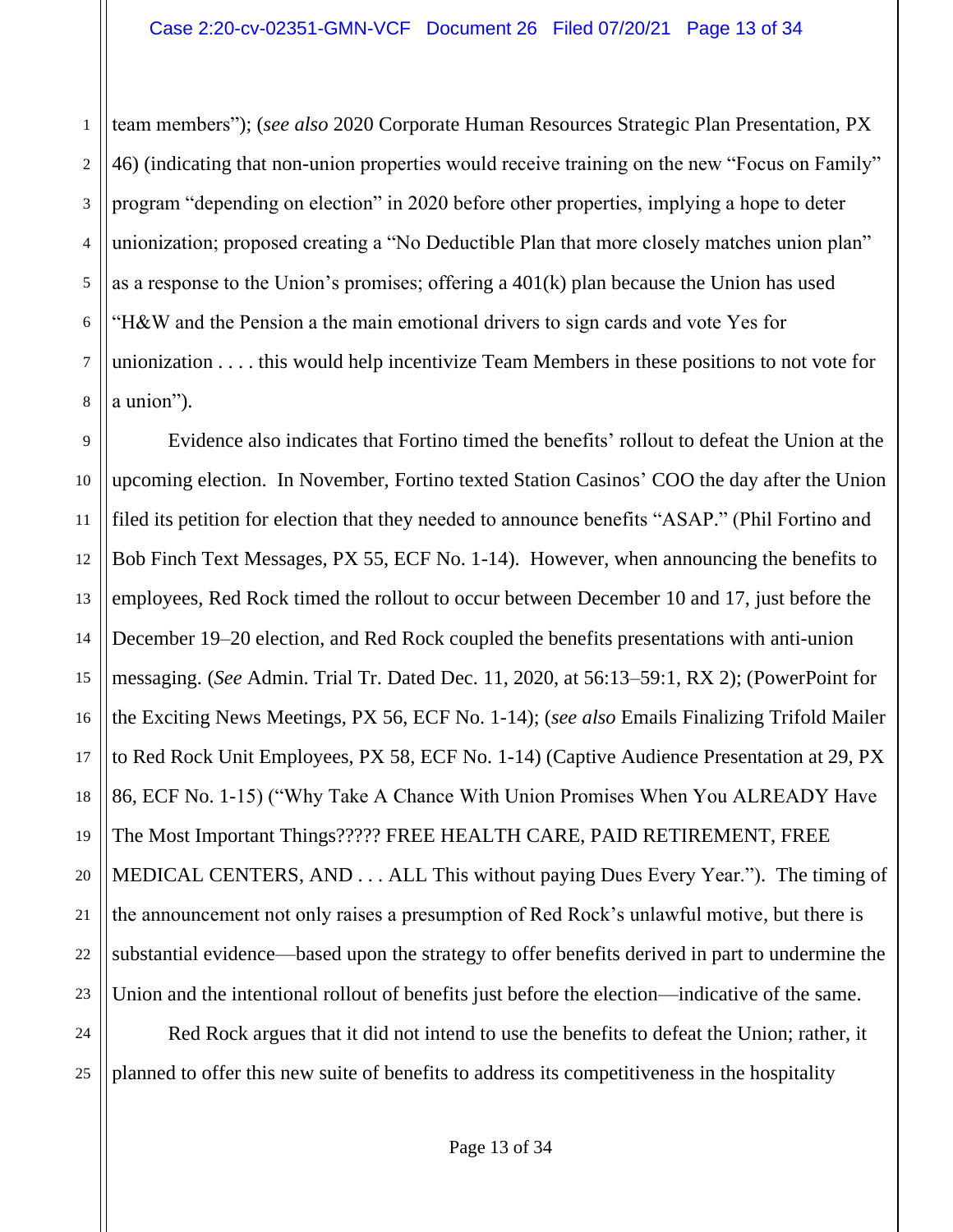1 2 3 4 5 6 7 8 9 10 11 market. (RR's Resp. 4:4–5:4, 6:23–7:22, 29:17–30:7). It contends that Station Casinos hired Fortino to rebuild a company culture that years earlier had led Station Casinos to be the sole casino operator on the Forbes list of 100 best companies to work for. (*Id.* 3:12–4:3, 6:23–7:22). Red Rock contends that Station Casinos began Fortino's hiring process in July—before the union effort at Red Rock gained steam—and Fortino began developing the strategic plan of new benefits after being hired in September. (*Id.* 8:4–12:18, 29:17–30:7). Red Rock contends that Fortino based the plan primarily on advice of consultants who looked at peer casinos' benefits, and the new benefits had to be offered before December 31, 2019, when the prior contract expired. (*Id.*). The implication of Red Rock's argument is that the timing of the announcement vis-à-vis the unionization effort was a coincidence, not an intentional strategy to defeat the union. (*Id.* 16:5–17:9, 25:17–27:4, 29:17–30:7).

12 13 14 15 16 17 18 19 20 21 22 23 24 25 Red Rock's position is not sufficiently persuasive to overcome Petitioner's showing of a likelihood of success on the merits. The Court does not doubt that Station Casinos had competitive incentives to offer the new benefits at its properties, including Red Rock, but the evidence indicates that the benefits' quality and rollout was intended to deter Red Rock employees' exercise of their collective bargaining rights. Direct evidence shows that Red Rock intended to counter the Union's allure when putting together the benefits. When developing the benefits package, Fortino expressly considered what benefits would most successfully blunt the draw of unionization. The benefits' announcement to employees came days before the Union election, maximizing its impact. Not only does the timing raise an inference of an intent to defeat the Union in the election, but Fortino sent Station Casino's COO a text message indicating that they needed to announce the benefits as soon as possible *because of* the Union's petition for election. When presenting the new benefits, Red Rock coupled the presentation with extensive anti-union messaging. Even if Red Rock would have offered a generous new benefits package anyway, and the benefits needed to be finalized before the new year, Red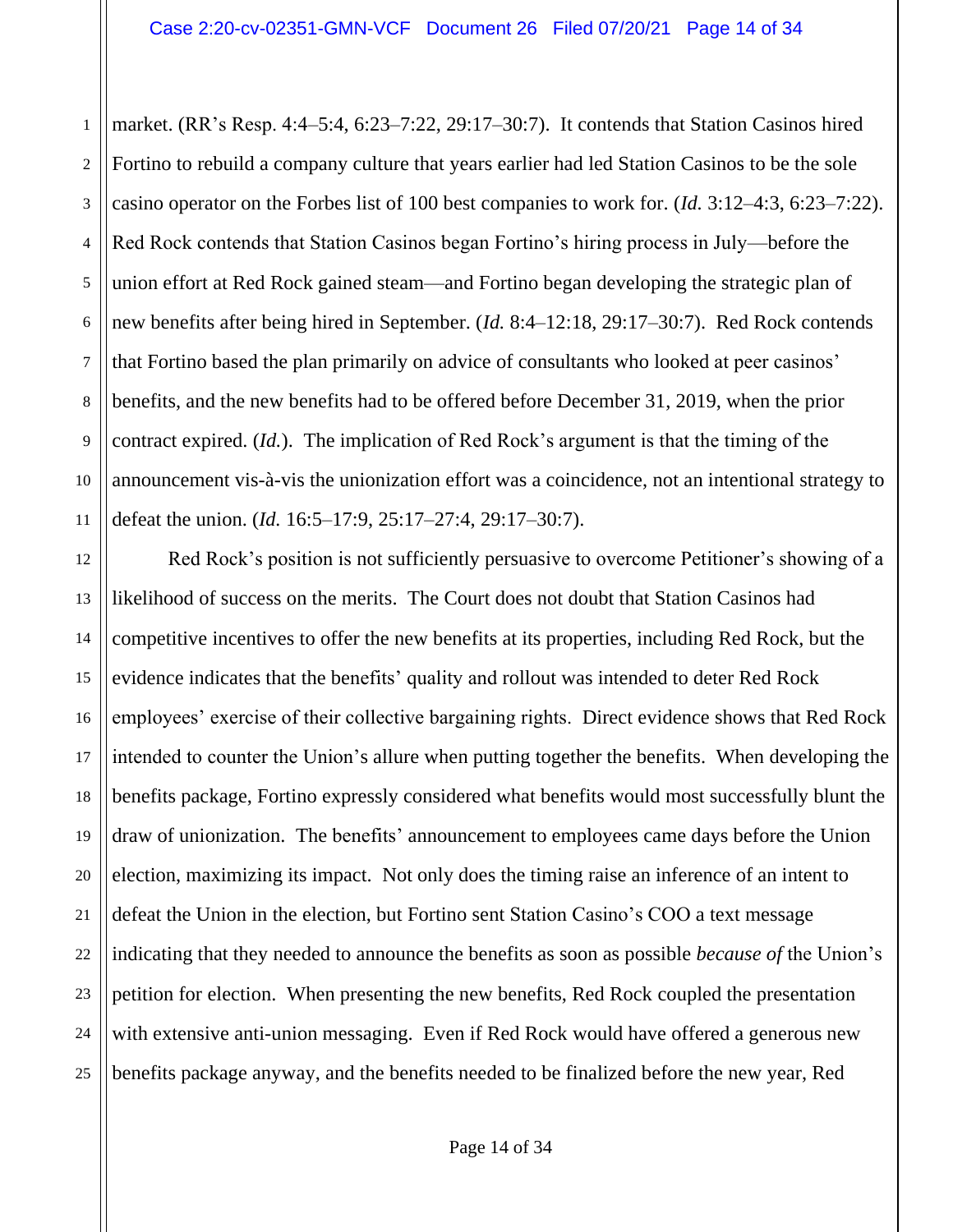2 3 Rock does not explain why it could not have waited to announce the benefits until after the Union election at its discretion. After all, without a union, Red Rock could later offer the benefits without needing employees to agree to them. Instead, Red Rock likely announced sweeping changes to defeat the Union. The behavior constitutes an unfair labor practice prohibited by the NLRA.

#### *ii. Threats*

1

4

5

6

7

8

9

10

11

12

21

23

Petitioner argues that Red Rock coercively threatened employees to reject the Union. (Pet. Temp. Inj. 14:9–15:11). Petitioner contends that Red Rock made statements to employees, not based in fact, that the Union would not attain similar benefits to those Red Rock had recently offered. (*Id.* 14:16–5). Petitioner further argues that Red Rock threatened its employees that if they went on strike for leverage in negotiations, they could be permanently replaced. (*Id.* 15:6–10).

13 14 15 16 17 18 19 20 Employers have a First Amendment right to communicate with their employees, which cannot be abrogated by a union campaign. *Gissel*, 395 U.S. at 617; 29 U.S.C. § 158(c). The employer may freely express "any views, argument, or opinion" without committing an unfair labor practice "so long as such expression contains no threat of reprisal or force or promise of benefit in violation of § 8(a)(1)." *Id.* (internal quotations omitted). "In determining whether questioned statements are permissible . . . the statements must be considered in the context in which they were made and in view of the totality of the employer's conduct." *NLRB v. Marine World USA*, 611 F.2d 1274, 1277 (9th Cir. 1980).

22 24 25 When an employer offers a prediction on the effects of unionization, "the prediction must be carefully phrased on the basis of objective fact to convey an employer's belief as to demonstrably probable consequences beyond his control . . . ." *Gissel*, 395 U.S. at 618. "If there is any implication that an employer may or may not take action solely on his own initiative for reasons unrelated to economic necessities and known only to him, the statement is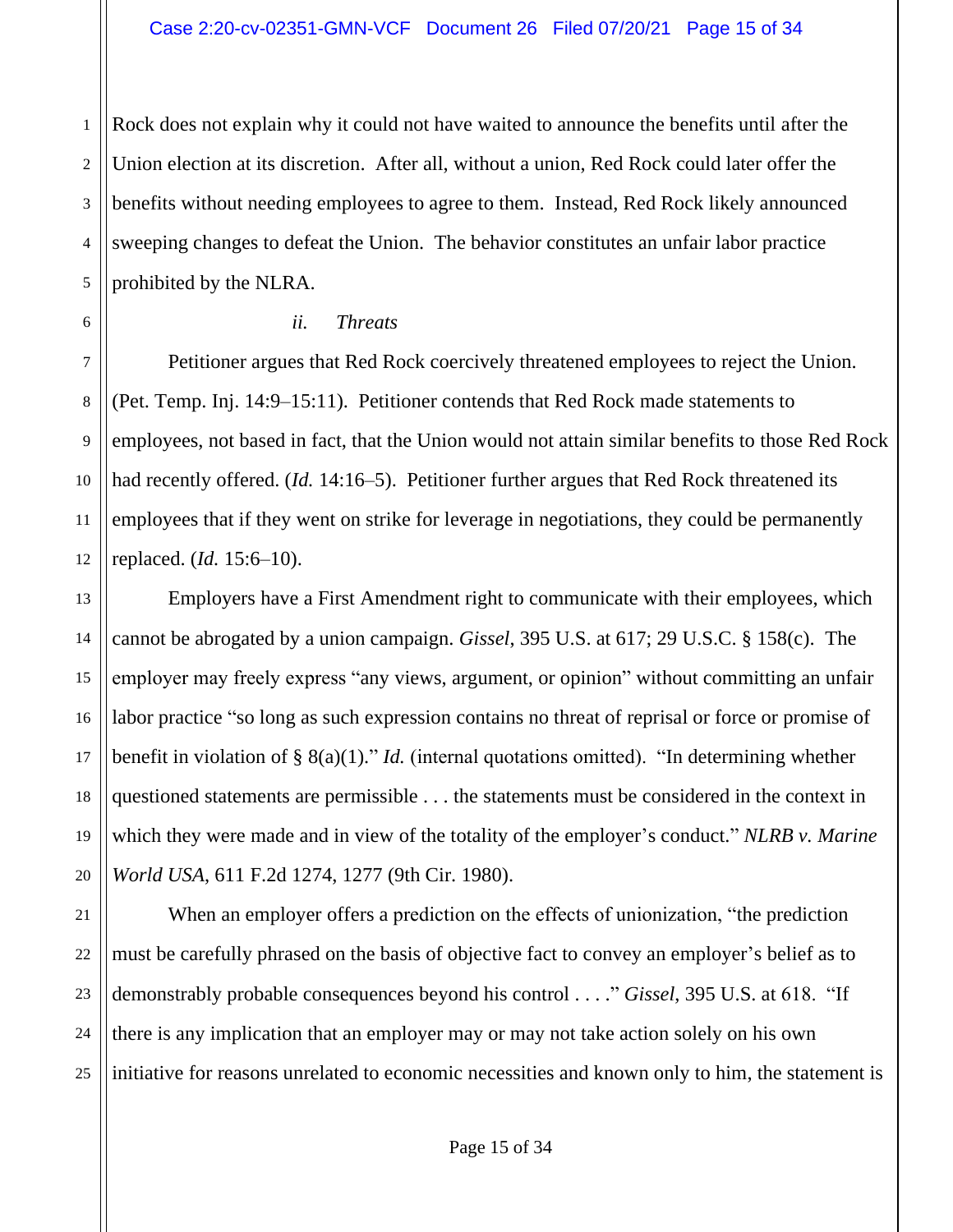1 2 3 no longer a reasonable prediction based on available facts but a threat of retaliation based on misrepresentation and coercion, and as such without the protection of the First Amendment." *Id.* 

4 5 6 7 8 9 10 11 12 13 14 Here, Petitioner has presented some likelihood of success on the merits that Red Rock impermissibly threatened employees. Preliminarily, the Court notes that Red Rock's official posture about Union messaging would not have run afoul of the NLRA because, as Red Rock argues, it comprised protected expressions of fact. (RR Resp. 30:9–31:13). Through multiple channels, Red Rock explained that if the Union were elected, benefits would be negotiated, and the Union could achieve a lesser deal, a better deal, or no deal with Red Rock. (*See* Admin Tr. Vol. 3 at 22:2–16, PX 39). Red Rock highlighted that three other Station Casinos' properties had been in negotiations for years without securing a contract, which is a statement of fact. (*Id.* 55:6–56:25). Likewise, Red Rock highlighted that if the employees went on strike to try to provide more leverage in a yet unsuccessful union negotiation, it would be within Red Rock's rights to replace the striking employees. (*Id.* 60:9–23).

15 16 17 18 19 20 21 22 23 24 25 The propriety of Red Rock's messaging diminishes when viewed in the context in which employees received it. The strongly anti-union messaging accompanying the factual presentation implied that employees would likely lose their newly promised benefits if they authorized the Union as their collective bargaining representative. For example, Red Rock distributed fliers asking things like, "IS UNIONIZING WORTH THE RISK???," and the implied risk—given Red Rock's reference to properties where union bargaining was yet unsuccessful—was that Red Rock would no longer offer generous new benefits if it was forced to negotiate with the Union. (Email of Is Unionizing Worth the Risk Flyer, PX 72) (strongly insinuating that Red Rock would revoke its new benefits if employees voted to join the Union); (*see also* Email with Handouts for Red Rock Captive Audience Meetings, PX 74) ("Why Take a Chance with Union Promises When You ALREADY Have the Most Important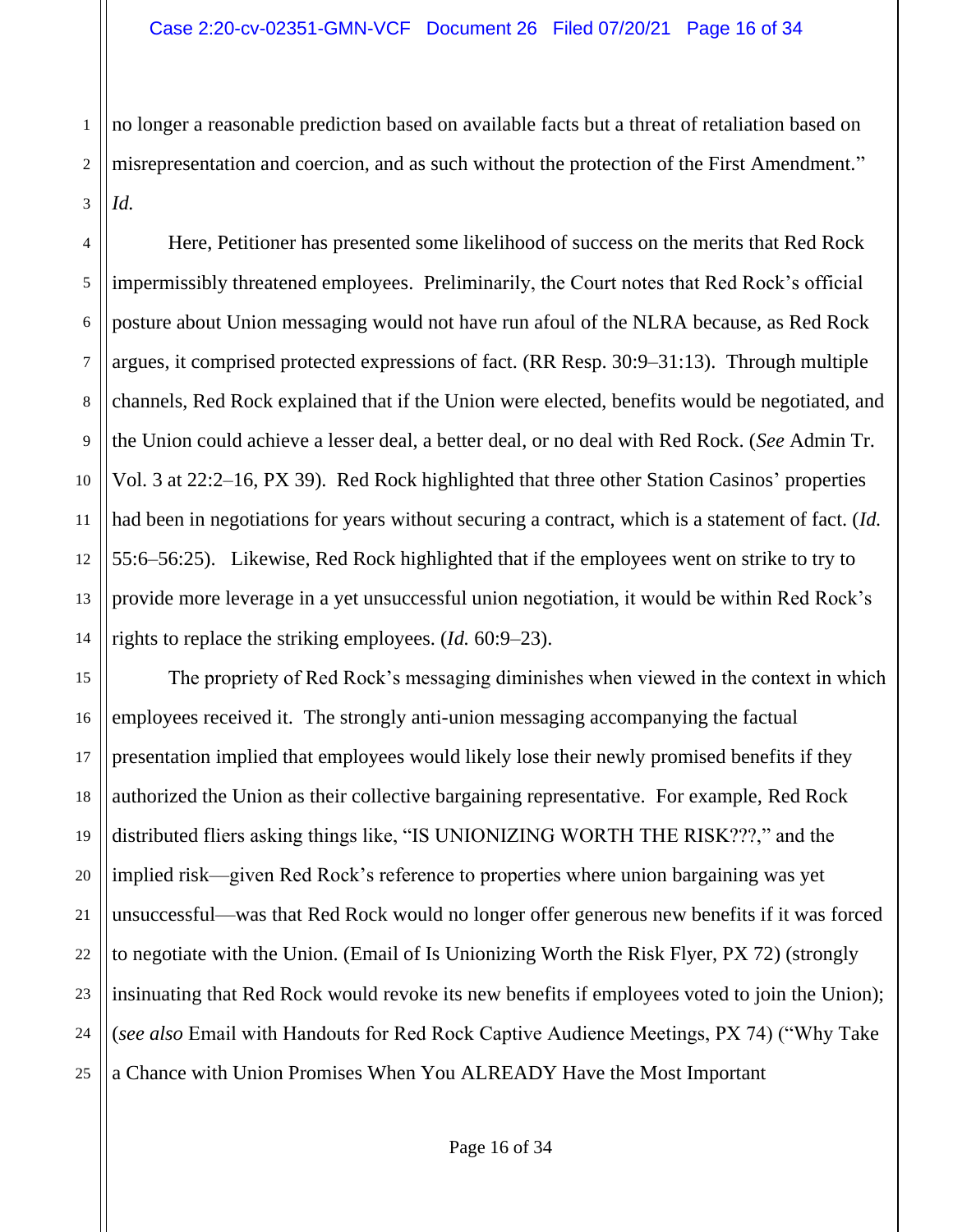1 2 3 4 5 6 7 8 9 Things?????"); (Email with Top Ten Reasons to Vote No Flyer) ("PROTECT WHAT YOU ALREAY [sic] HAVE."); *Cf. Sante Fe Drilling Co. v. NLRB*, 416 F.2d 725, 728 (9th Cir. 1969) ("Blair's repeated enumerations of existing benefits in head-to-head confrontations with employees constituted implicit threats of reprisal, because Blair thereby reasonably conveyed the impression that benefits might be withdrawn  $\dots$  if they voted for a union.").<sup>6</sup> Additionally, at least one supervisor warned employees that they would be retaliated against if the Union were elected. (*See, e.g.*, Aff. Balmore Orellana at 3, PX 69) (describing her supervisor saying at a team meeting to a union organizer, "I do know if the Union wins you are not going to receive your money as a cook, you're going to be a runner.").

10 11 12 13 14 15 16 17 18 19 Whether to offer the same benefits in negotiations with the Union was entirely in Red Rock's control, and if the Union rejected the same benefits package, then the employee unit could have voted to decertify the Union. Painting a foreboding appearance of "risk" strongly suggested that Red Rock would pull the rug out from under the employees if forced to negotiate, which violates § 8(a)(1). *Cf. UNF West, Inc. v. NLRB*, 844 F.3d 451, 459 (5th Cir. 2016); *HarperCollins San Francisco v. NLRB*, 79 F.3d 1324, 1330 (2nd Cir. 1996) (finding a § 8(a)(1) violation where there was evidence of "an implicit threat of repercussions for union loyalty, as opposed to company loyalty."). While not a strong showing, given the absence of express threats, Petitioner has shown some evidence in support of an arguable legal theory to demonstrate a  $\S$  8(a)(1) claim.<sup>7</sup>

<sup>20</sup>

<sup>21</sup> 22 23 24 25 <sup>6</sup> Petitioner also presents additional evidence of communications he alleges are implied threats in and of themselves. (*See* Pet. Temp. Inj. 7:6–14). In these materials, Red Rock indicated that the Union had not succeeded at attaining a contract at other Station Casinos properties after over 1,100 days of bargaining, and Red Rock sought to combat statements of fact the Union had made which were allegedly inaccurate in a presentation entitled "Big Fat Union Lie." The Court finds that these messages do not offend § 8(a)(1) because they present facts about the Union and the Union's messaging campaign, but the materials did not imply that Red Rock would work to ensure a less successful outcome from collective bargaining than that offered to employees before the election.

<sup>&</sup>lt;sup>7</sup> However, the Court does not rely on Petitioner's threat-based §  $8(a)(1)$  claim to issue an interim bargaining order.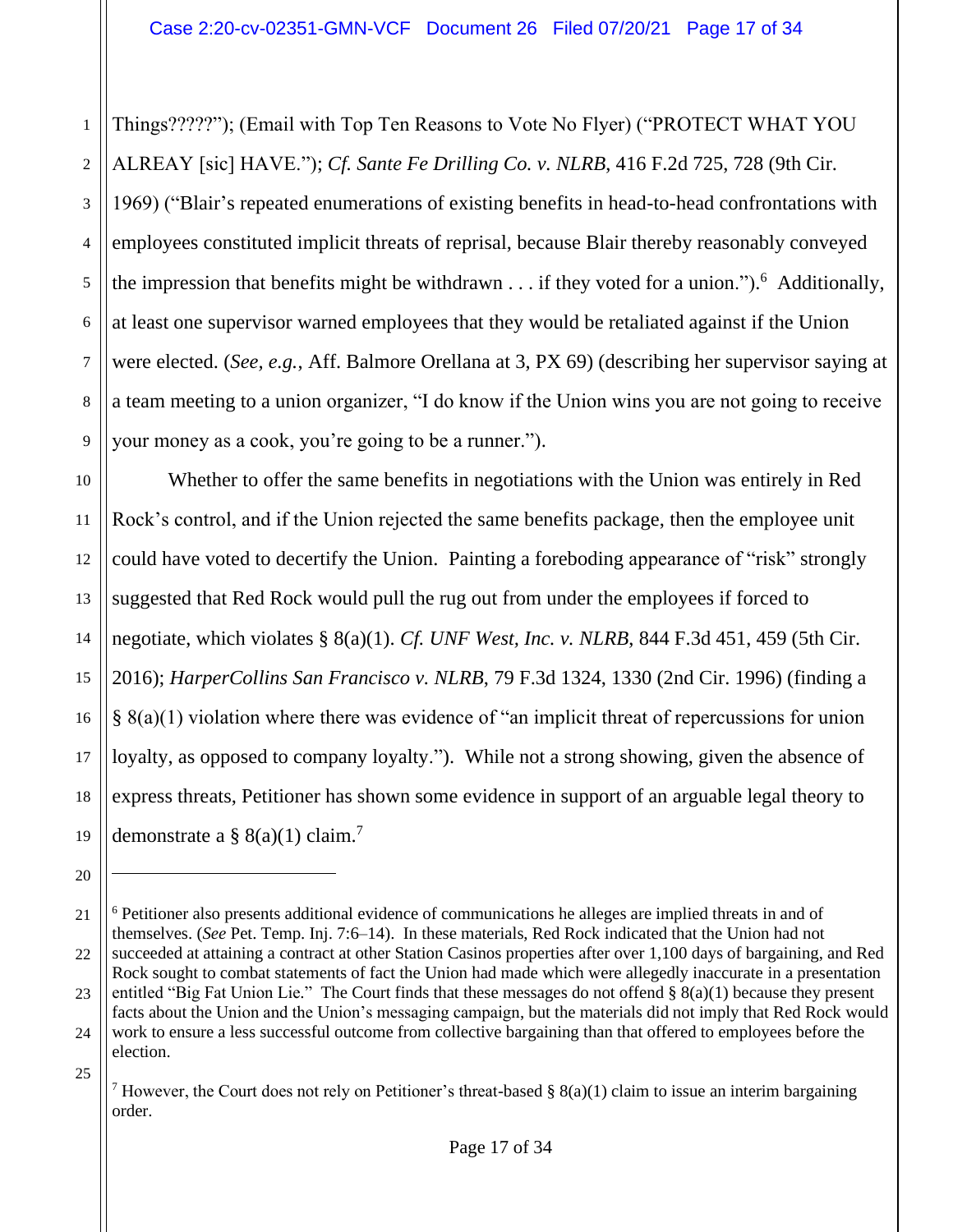## 2. 8(a)(3)

1

2 3 4 5 6 Petitioner alleges that two union organizers—Yaneth Chavez and Teresa Powers should have been recalled to work after COVID-related layoffs based on Station Casinos' human resources' policies, but they were not out of retaliation. (Pet. Temp. Inj. 16:1–17:15). Red Rock responds that Chavez has not been recalled due to lack of business need, and Powers was not recalled based on her skills and qualifications. (*Id.* 31:15–35:2).

7 8 9 10 11 12 13 14 15 16 Section 8(a)(3) of the NLRA prohibits employers from discriminating against an employee on the basis of membership in or support of a labor organization. *See* 29 U.S.C. § 158(a)(3). Courts employ a burden-shifting analysis for section  $8(a)(3)$  violations wherein "Petitioner must show that employees were engaged in union activities, Respondent knew of these activities, and harbored the requisite anti-union animus." *Overstreet ex rel. NLRB v. Gunderson Rail Servs, LLC* 5 F. Supp. 3d 1073, 1082 (D. Ariz. 2014) (reversed in part and vacated in part on other grounds). The employer then must demonstrate a legitimate reason for its allegedly unlawful action and that it would have taken the action irrespective of the protected activity. *Peter Vitalie Co., Inc.*, 310 NLRB 865, 871 (1993); *see also Healthcare Employees Union, Local 399 v. NLRB*, 463 F.3d 909, 923 (9th Cir. 2006).

17 18 19 20 21 22 23 24 25 The Court finds that Red Rock has demonstrated legitimate, non-discriminatory reasons for not recalling Chavez and Powers. Chavez worked for Red Rock as a pantry manager in Garde Manger. (Admin. Trial Tr. Dated Dec. 15, 2020, at 420:9–10, RX 25, ECF No. 21-5). After its March 2020 closure, Red Rock laid off all but three pantry workers at Garde Manger, including Chavez, based upon unit seniority. (*Id.* at 420:9–422:24). Since the initial layoffs, no other Garde Manger pantry workers have been recalled, and the layoffs—which considered classification seniority rather than company seniority—were consistent with how Red Rock has allegedly always determined layoffs and recalls. (Admin. Trial Tr. Dated Dec. 15, 2020, at 400:1–406:12, RX 25); (Decl. Teresa Sanchez Ramirez ¶ 24, RX 24, ECF No. 25-1); (Admin.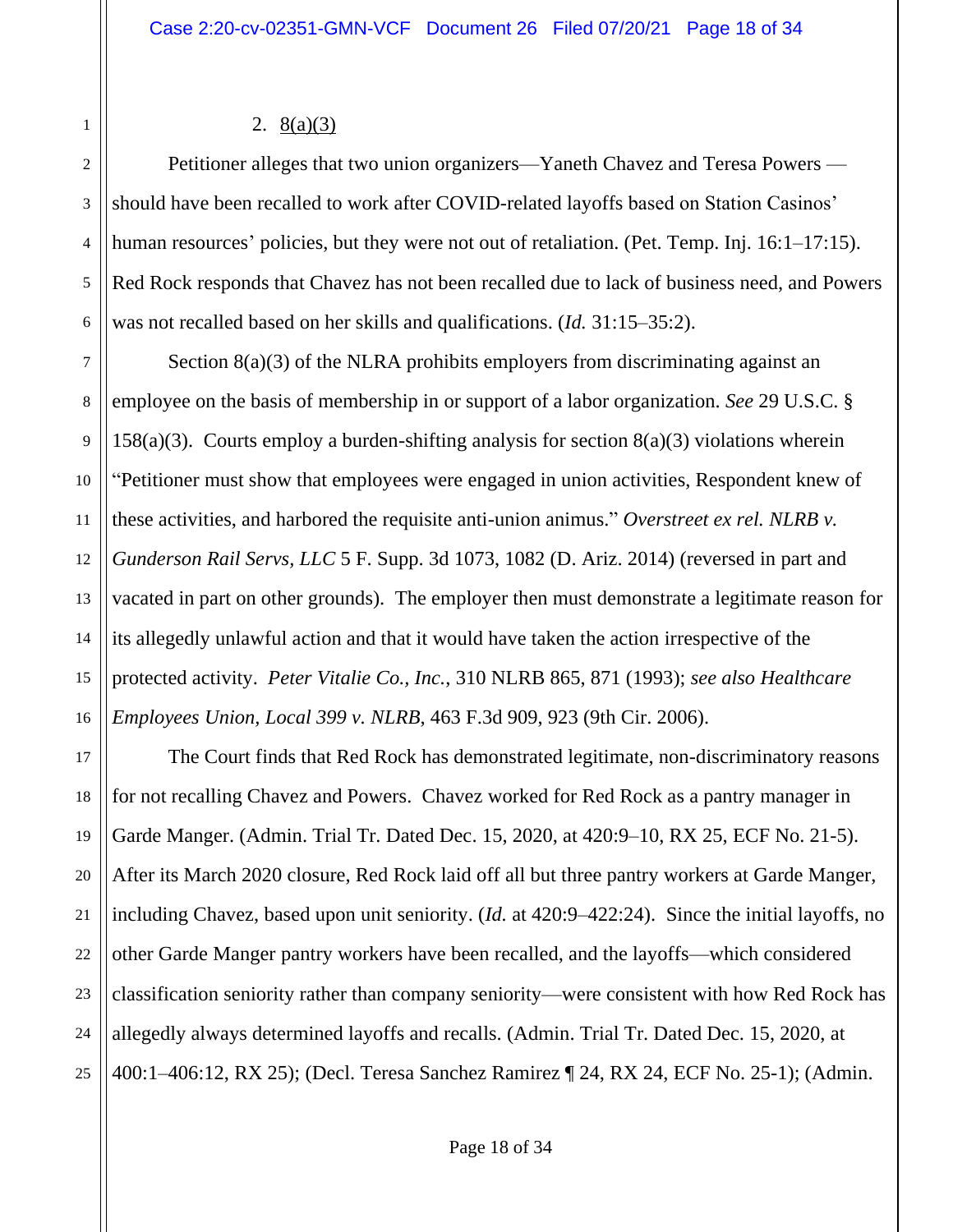1 2 Trial Tr. Dated Nov. 13, 2020, at 151:2–24, RX 6). The Court finds that Red Rock has met its burden to show it did not terminate Chavez for a discriminatory reason.

3

4

5

6

7

8

9

10

11

12

13

14

Powers worked for Red Rock as a cook in Feast Buffet. (Decl. Teresa Sanchez Ramirez ¶ 22, RX 24). Feast Buffet has been closed since March, and all its employees were laid off. (*Id.* ¶ 3). Some cooks, including those with less seniority, have been recalled to the Food Administration Board department within Red Rock. (*Id.* ¶¶ 8–9). Red Rock contends that these cooks have been recalled based on their skill set, and recall decisions have been made by Sous Chef Teresa Ramirez. (*Id.* ¶¶ 10–19, 21) (explaining which employees were recalled and the skills that determined the bases for the recall decisions, and also indicating Ramirez was unaware of Powers's Union support and that Ramirez recalled other Union supporters). Given Powers's seniority, she was previously able to choose her station at Feast Buffet, and she allegedly worked almost exclusively at the omelet station. (*Id.* ¶ 21). As a result, Red Rock contends that it did not recall Powers because she did not have as useful a skillset as the employees recalled. (*Id.*).

15 16 17 18 19 20 21 22 23 24 25 To support his claim, Petitioner emphasizes one email indicating that only "loyal" employees were recalled as evidence of Red Rock's discrimination, but the evidence is unreliable. In an email regarding who would be recalled from Feast Buffett, Cinthia Pedroza indicated that "Chef Lupe" recommended to recall named employees who were "loyal company team members." (Emails Regarding Recall of Loyal Company Employees, PX 98, ECF No. 1-16). The evidence does not demonstrate a likelihood of success on the merits. First, there is no context to the email that would enable the Court to reasonably conclude that "loyalty" refers to the employees' preference for Red Rock over the Union. Rather, it could indicate that the employees were willing to come to work during a pandemic. Even if "loyalty" did refer to company support, there is no indication that Chef Lupe had the authority to determine which employees were recalled. In contrast, Red Rock presents sworn testimony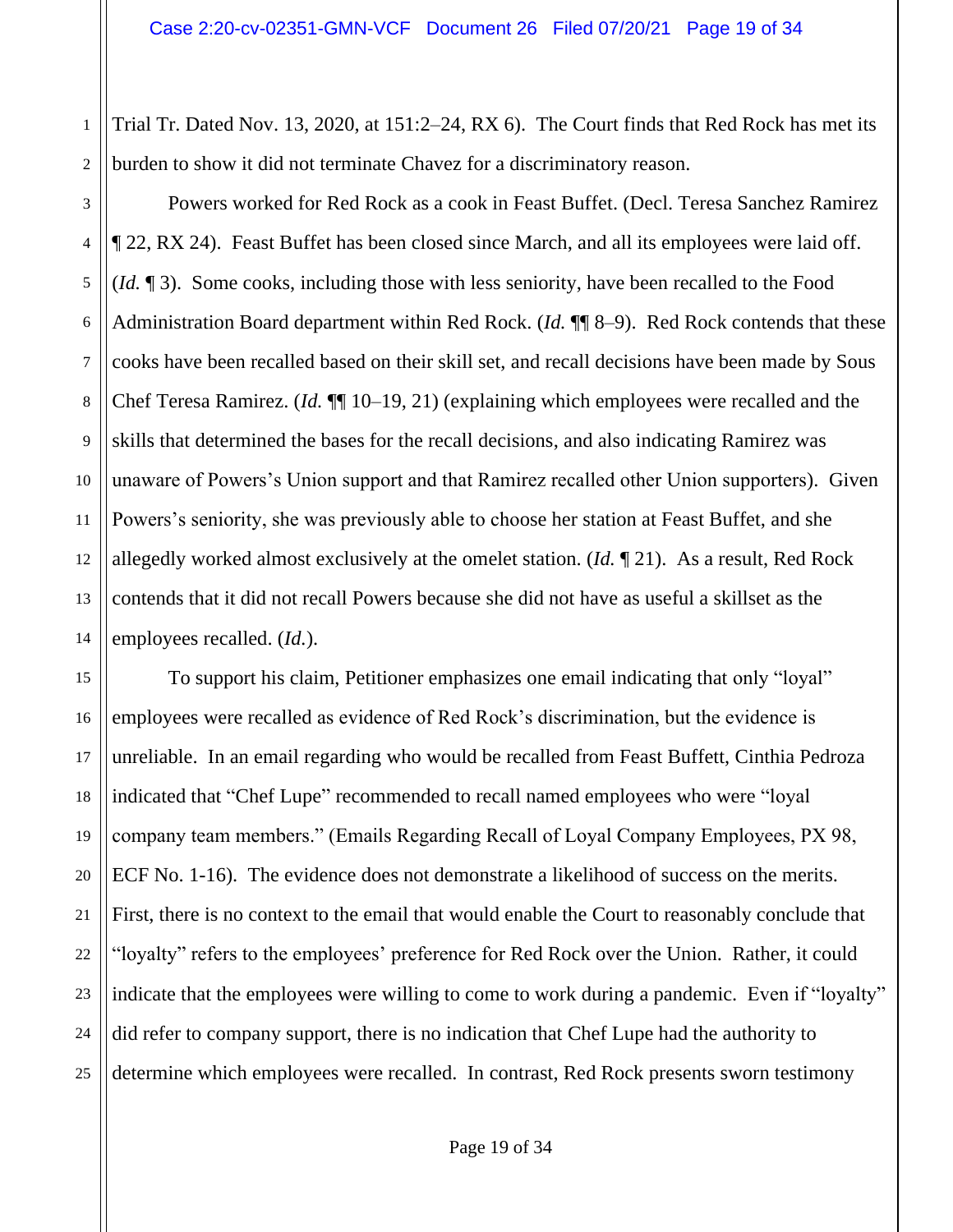2 3 4 that only Teresa Ramirez determined who would be recalled, she did not know Powers was a Union supporter, she recalled other Union supporters, and she presents justification for why each employee was recalled based on their skills. Accordingly, the Court finds that Petitioner has not demonstrated a likelihood of success on the merits of a § 8(a)(3) violation.

1

#### 3. 8(a)(5)

15 Under  $\S$  8(a)(5), it is an unfair labor practice for an employer "to refuse to bargain collectively with the representatives of his employees, subject to the provisions of section 9(a)." 29 U.S.C. § 158(a)(5). Section 9(a) provides for exclusive representation "for the purposes of collective bargaining in respect to rates of pay, wages, hours of employment, or other conditions of employment." 29 U.S.C. § 159(a). Union representation of an employee unit is demonstrated through the union's attainment of majority support among the bargaining unit. *Sahara Datsun, Inc. v. NLRB*, 811 F.2d 1317, 1321–22 (9th Cir. 1987). While majority support is generally achieved through an election, "[i]n some instances, however, the Board will require an employer to recognize and bargain with a union which has never achieved a majority in a Board election." *Id.* at 1321.

16 17 18 19 20 21 22 23 24 25 "[A] bargaining order is an extraordinary and disfavored remedy for violations of the NLRA." *Scott ex rel. NLRB v. Stephen Dunn & Assocs.*, 241 F.3d 652, 664 (9th Cir. 2001). Section 8(a)(5) violations may support a bargaining order, depending upon "the effect of the alleged unfair labor practices on a subsequent representation election." *Id.* A bargaining order is appropriate where where: (1) the employer has engaged in pervasive and egregious unfair labor practices such that "a fair and reliable election can't be held"; and (2) the union previously attained majority support, as evidenced by authorization cards signed prior to the alleged unfair labor practices. *Gissel*, 395 U.S. at 614–15 (internal quotations and citation omitted); *see also Scott*, 241 F.3d at 660–61 (explaining the test is the same for § 10(j) orders). Under such circumstances, successful bargaining may regenerate union support; whereas, a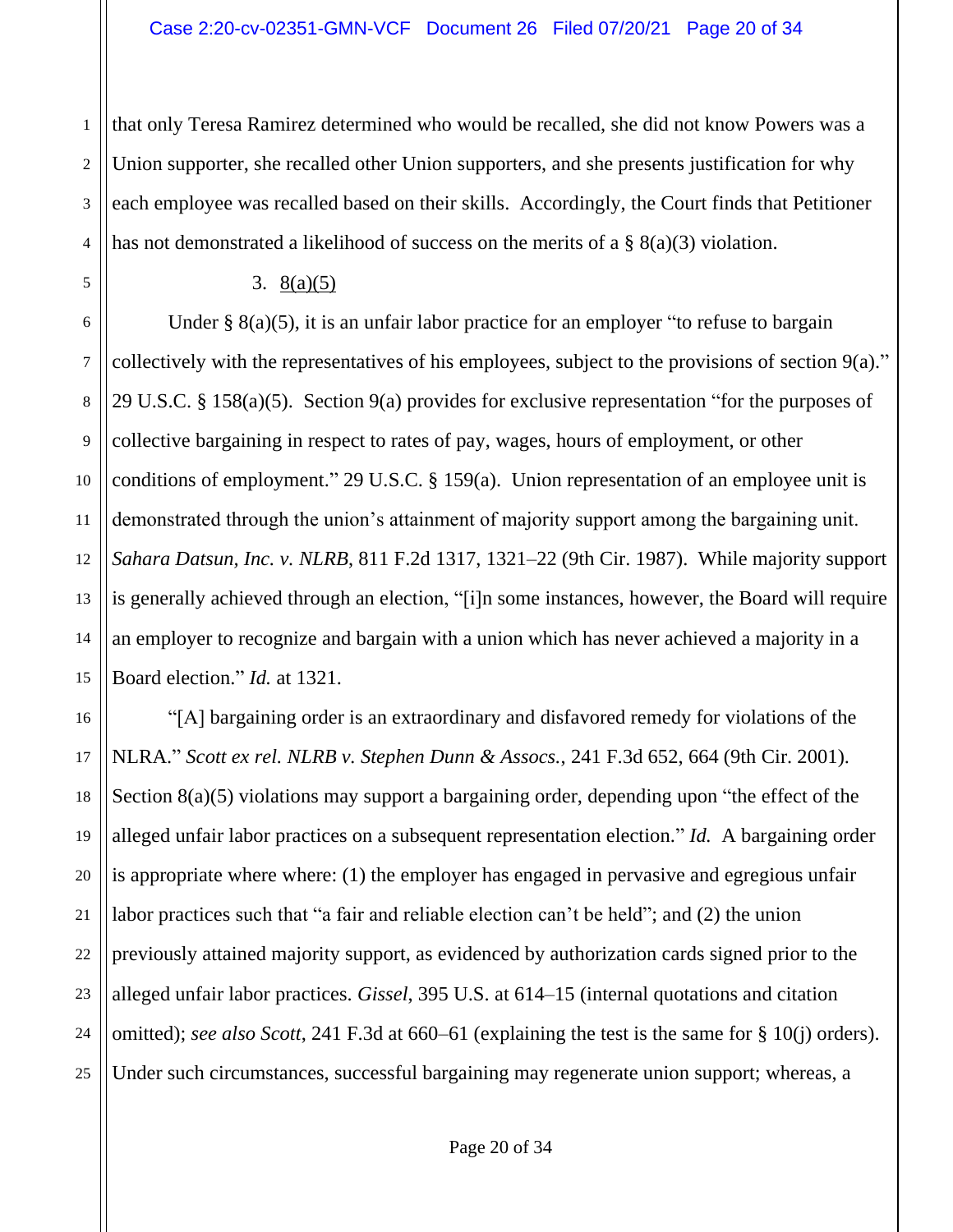1 2 3 cease and desist order will have no teeth because the unfair labor practices have already reached fruition. *Id.* at 612. The Court first addresses the Union's majority status before turning to the nature of Red Rock's alleged unfair labor practices.

## *i. Majority Status*

To demonstrate a § 8(a)(5) violation, Petitioner must demonstrate that the Union previously held majority status with the relevant bargaining unit. *Scott*, 241 F.3d at 661. Petitioner may demonstrate the Union's majority status by presenting union authorization cards from a majority of employees in the bargaining unit executed prior to the challenged, unsuccessful election. *Id.* at 662–63. The cards must demonstrate an intent to authorize the Union to represent the employees. *Id.*

11 12 13 14 15 16 17 18 19 20 Here, Petitioner has produced 723 authorization cards, but contends in its brief and a supporting affidavit that approximately 811 authorization cards supported the election Petition. (Pet. Temp. Inj. 5:1–3); (*See* Aff. Tina Moayedi 2:9–21, PX 48); (Authorizations, Ex. *See* Exs. PX 51–51(AY)). Red Rock argues that "it is unknown whether the Union ever even had majority support" given that authorization cards from a majority of employees have not been produced and authenticated. (RR Resp. 28:17 n.28). Even if only 723 authorization cards were executed, that is over half of the approximately 1350 employee bargaining unit here, and not all cards need be authenticated to demonstrate a likelihood of success on the merits. *See, e.g.*, *Rubin ex rel. NLRB v. Vista Del Sol Health Servs., Inc.*, 80 F. Supp. 3d 1097–98 (C.D. Cal. 2015). Accordingly, Petitioner has demonstrated that the Union likely attained majority status.

# 21

22

23

24

25

4

5

6

7

8

9

10

# *ii. Pervasive Unfair Labor Practices*

The nature of an employer's unfair labor practices determines the appropriate remedy for § 8(a)(5) claims arising from a failed election. If an employer's misconduct taints the outcome of an election, but does not threaten to continually undermine employee free choice, the Board will generally: "(1) vacate the election, (2) enjoin the employer from engaging in such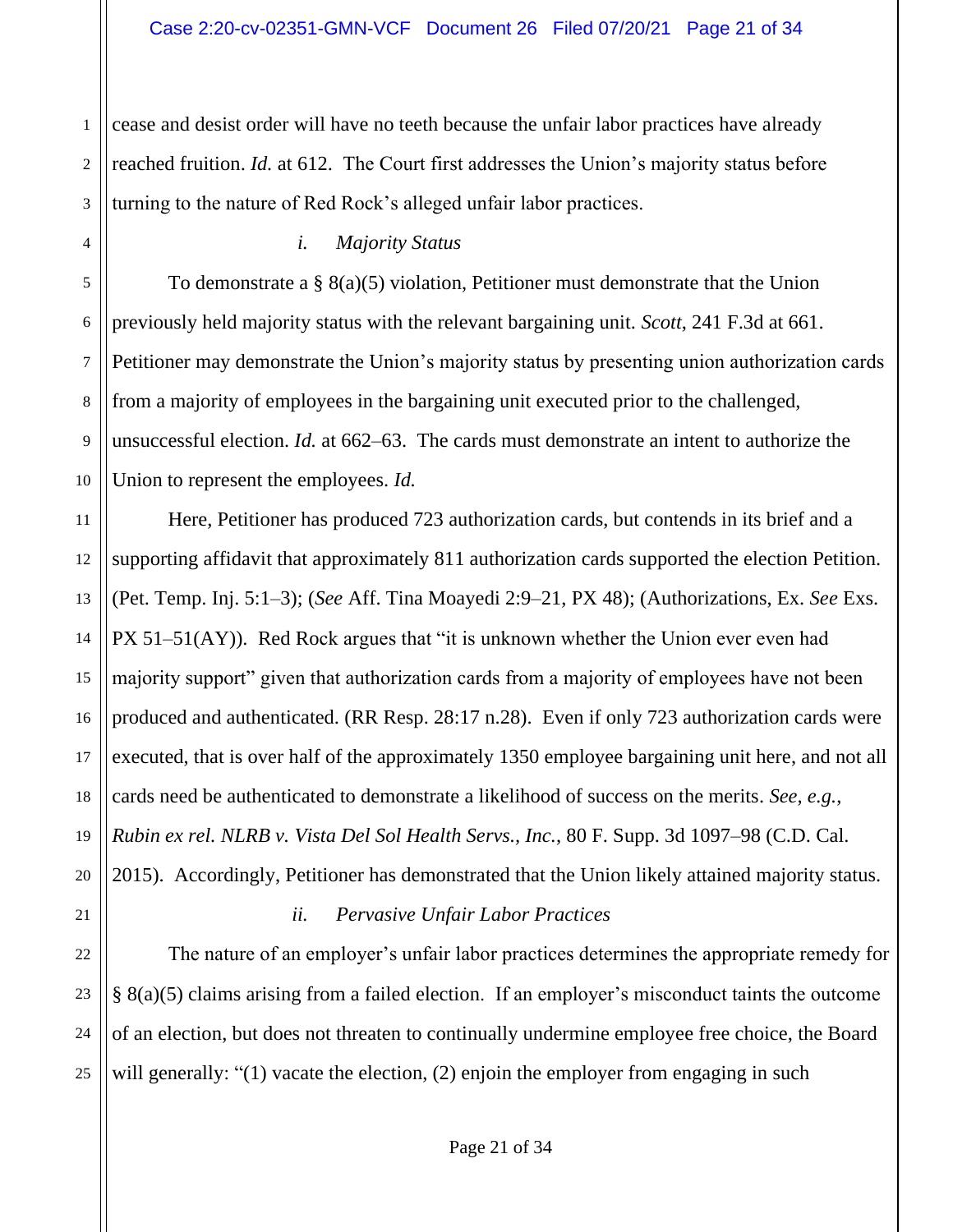1 2 3 4 5 6 7 8 9 10 misbehavior, (3) require him to post 'contrition' notices to his employees, disavowing any future interference, and (4) direct him to give union representatives reasonable access to the employees." *NLRB v. Jamaica Towing, Inc.*, 632 F.2d 208, 212 (2d Cir. 1980). In some circumstances, employer misconduct is so "outrageous" or "pervasive" that traditional remedies cannot ensure a fair rerun election. *See Gissel*, 395 U.S. at 613–14. When a fair rerun election cannot be ensured, courts should issue an "interim bargaining order," directing the employer to bargain with the union in good faith during the pendency of NLRB proceedings. *Id.* To assess the appropriateness of a bargaining order, the court should determine where the employer's misconduct lies on the spectrum between "hallmark" violations of the NLRA to "minor or less extensive practices." *Id.*

11 12 13 14 15 16 17 18 "Hallmark" violations have the tendency to be so coercive that their presence will support issuance of a bargaining order absent mitigating circumstances. *See Scott*, 241 F.3d at 666; *Jamaica Towing, Inc.*, 632 F.2d at 212–13. Hallmark violations tend to preclude fair elections in the future because they have "a lasting inhibitive effect on a substantial percentage of the work force[.]" *Jamaica Towing, Inc.*, 632 F.2d at 213. "[A] wage increase (or grant of a benefit) designed to impact the outcome of a representation election is a 'hallmark' violation of the NLRA and is as 'highly coercive' in its effect as discharges or threats of business failure." *Scott*, 241 F.3d at 666.

One hallmark violation of the NLRA may be sufficient to support a bargaining order, provided Petitioner has shown the violation's tendency to undermine majority strength and impede elections, and Petitioner has also met his burden under the remaining *Winter* factors. *Gissel*, 395 U.S. at 586; *Scott* 241 F.3d at 666. To determine whether the violation(s) will undermine future elections, the Court should consider factors bearing on the coerciveness of a violation, including: the size of the bargaining unit; the number of employees affected by the unfair labor practice; the identity of the perpetrators; the timing of the unfair labor practice; the

19

20

21

22

23

24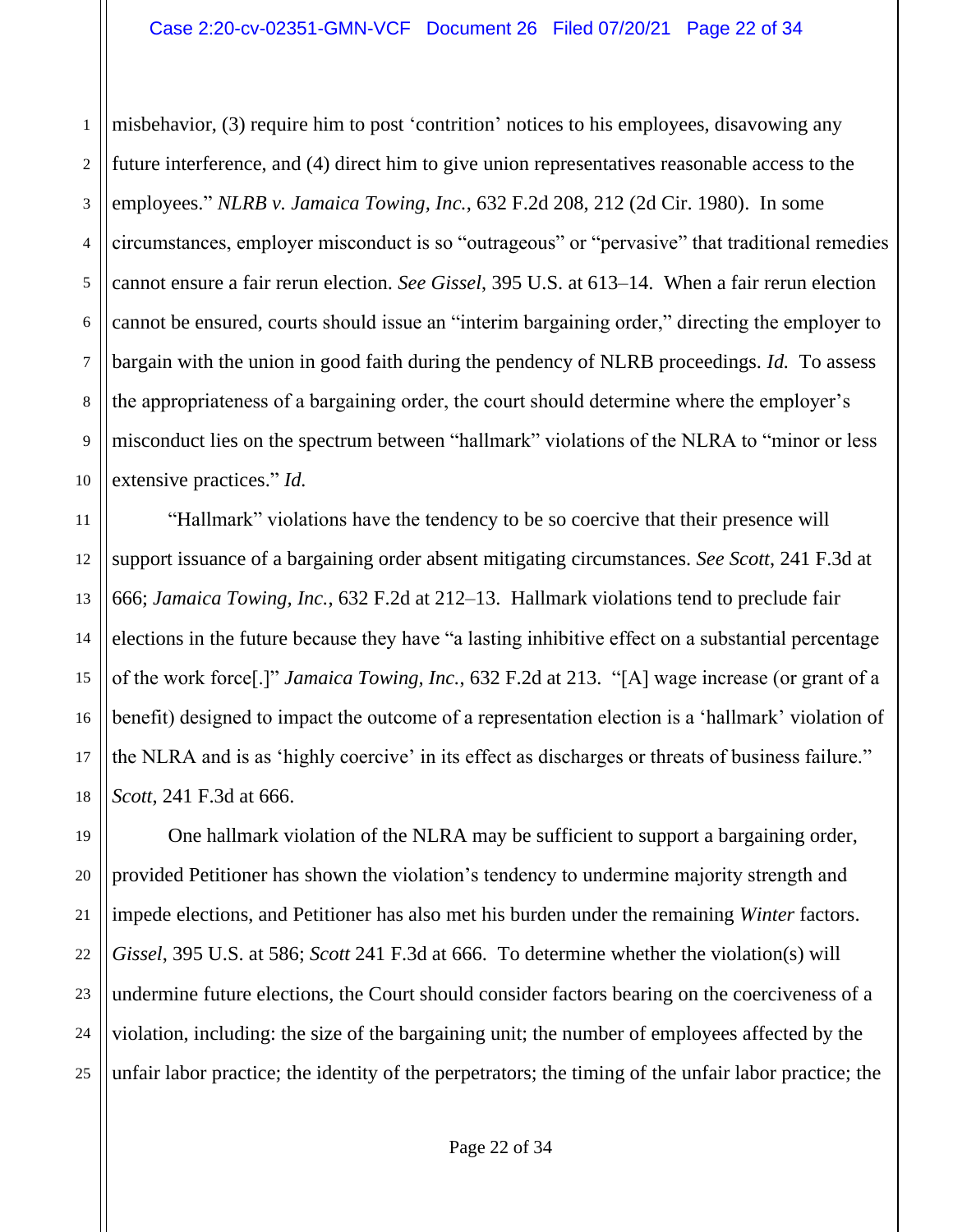1 2 3 evidence of its impact on the union's majority; the likelihood of recurrence; and the change in circumstances after violation. *See* NLRB, Gen. Counsel Memorandum 99-8, "Guideline Memorandum Concerning *Gissel*," (Nov. 10, 1999).

4 5 6 7 8 9 10 11 12 13 14 15 16 17 18 19 20 21 22 23 24 25 Red Rock's offer of benefits was a hallmark violation that justifies the issuance of an interim bargaining order. Offering generous new benefits has a substantial tendency to undermine future elections because "[t]he danger inherent in well-timed increases in benefits is the suggestion of a fist inside the velvet glove. Employees are not likely to miss the inference that the source of benefits now conferred is also the source from which future benefits must flow and which may dry up if it is not obliged." *Exchange Parts*, 375 U.S. at 410; *see also Scott* 241 F.3d at 666 (applying *Exchange Parts* to reverse denial of interim bargaining order). While a large bargaining unit like Red Rock's generally undermines the propriety of a bargaining order, that is not the case where, as here, the entire bargaining unit has been unlawfully promised the benefits. *Scott*, 241 F.3d at 665. Given that the benefits were offered so close in time to the election, they had the maximum possible impact on the outcome of the election, as well as employees' likely beliefs regarding the Union's efficacy and Red Rock's potential hostility to unionization efforts going forward. *Cf. Jamaica Towing, Inc.*, 632 F.2d at 213; *WKRG-TV, Inc.*, 470 F.2d at 1302. The circumstances following the violation demonstrate a substantial impact on the Union's majority. When the Union filed its petition for election, 811 employees in the bargaining unit of about 1,336 had signed authorization cards, 747 employees authorized the Union to use their images in pro-Union materials, and 752 employees wore pro-Union buttons. (*See* Aff. Tina Moayedi 1:1–3:14, PX 48, ECF No. 1-4); (RC Pet., PX 49, ECF No. 1-4); (Voter List, PX 50, ECF No. 1-4). After the unfair labor practices, the Union only received 534 votes, and many employees admitted not voting for the Union because they feared losing the new healthcare and 401(k) benefits that Red Rock had just promised. (Aff. Tina Moayedi at 6–13, PX 48); (*see also* Red Rock Election Tally of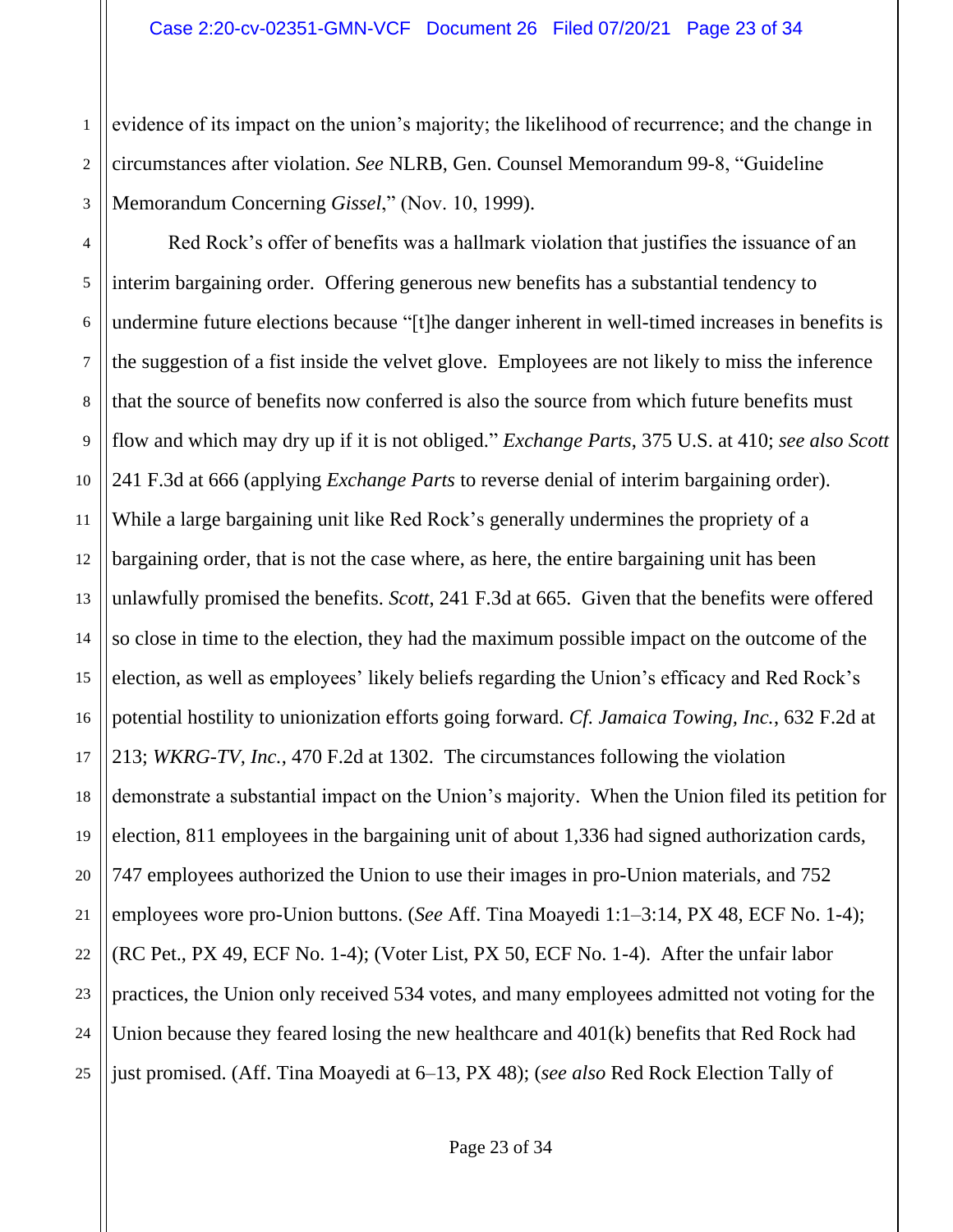1 2 3 4 5 6 Ballots, PX 87, ECF No. 16-1). Additionally, previously active Union supporters ceased their pro-union activities, and many still do not return union organizers' calls. (*Id.*). At least 20 Union Committee Leaders have resigned their posts, and organizers have been unable to recruit replacements. (*Id.*). The totality of the evidence indicates that the unfair labor practices have had a sizeable impact on the Union's majority, and the fear of losing the recently accrued benefits likely taints the prospect of fair future elections.

The Court finds that Petitioner has demonstrated that Red Rock's grant of benefits and subsequent failure to bargain with the Union rises to the level of a § 8(a)(5) violation. Red Rock's grant of benefits likely thwarted the Union's majority status and was so outrageous that it undermined the fairness of future elections. The Court concludes that Petitioner has shown that an interim bargaining order is the only appropriate interim remedy.<sup>8</sup>

**B. Irreparable Harm**

To prevail on his § 10(j) Petition, the Regional Director "must establish that irreparable harm is likely, not just possible, in order to obtain a preliminary injunction." *Frankl ex rel. NLRB v. HTH Corp.*, 650 F.3d 1334, 1355 (9th Cir. 2011) (quoting *Alliance for the Wild Rockies v. Cottrell*, 632 F.3d 1127, 1131 (9th Cir. 2011). "In the context of the NLRA, 'permit[ting an] alleged unfair labor practice to reach fruition and thereby render meaningless the Board's remedial authority is irreparable harm." *Id.* at 1362 (quoting *Miller*, 19 F.3d at 460). When evaluating whether irreparable harm is likely absent an interim bargaining order, the court must consider whether, absent the relief, "the union is likely weakened in the interim, and [if] it will be difficult to recreate the original status quo with the same relative position of

23

7

8

9

10

11

12

13

14

15

16

17

18

19

20

21

<sup>24</sup> 25 <sup>8</sup> Red Rock highlights Petitioner's additional requested remedies as evidence that the additional remedies are sufficient, and a bargaining order is not necessary. (RR Resp. 22:3–17). Requiring Red Rock to cease and desist from unfair labor practices and allowing for education about Red Rock's unfair labor practices will not be alone sufficient to restore the Union to its status before the unfair labor practices. Given employees' likely fear of supporting the Union, as demonstrated by the Union's cratering support following the unfair labor practices, a bargaining order is essential.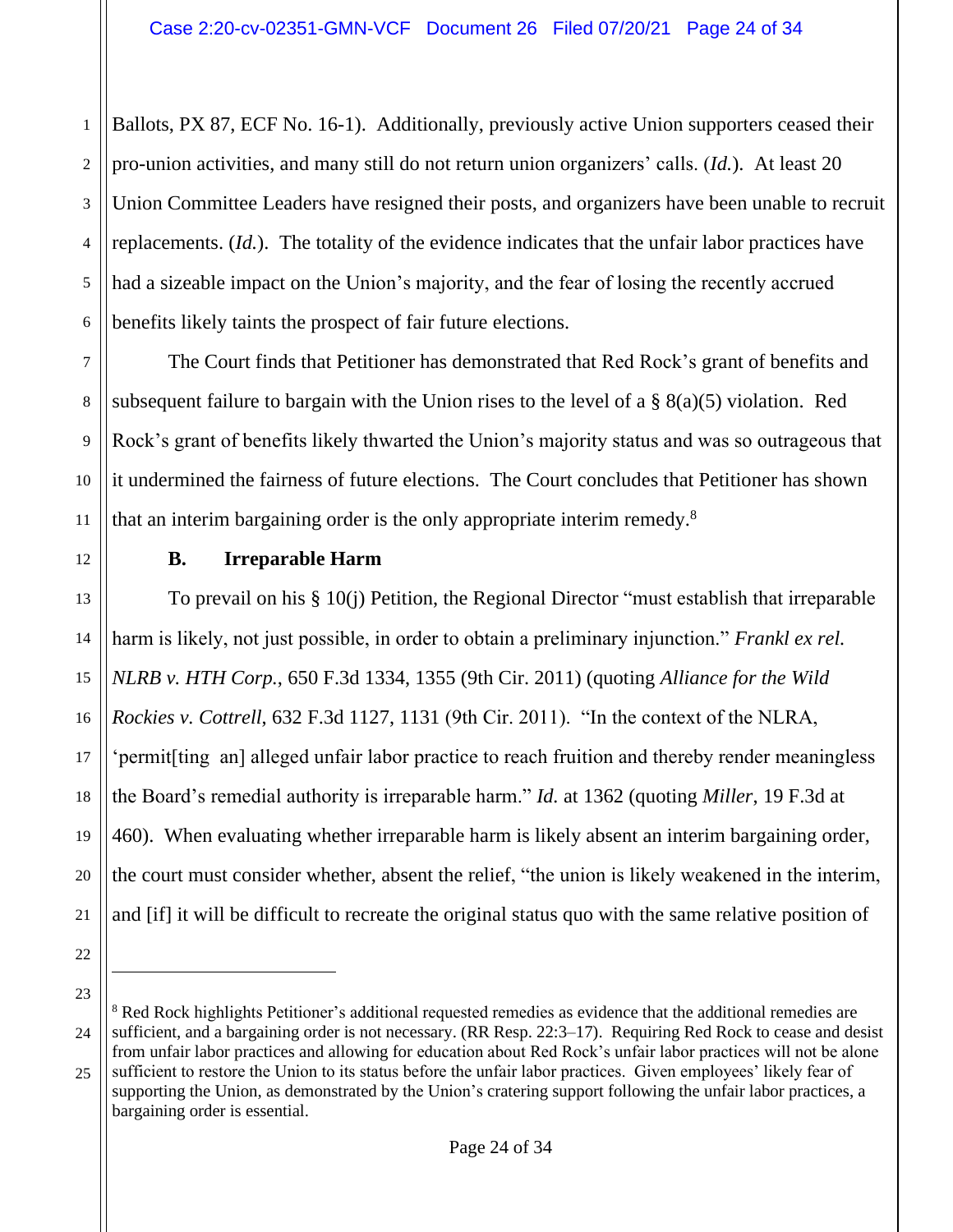2 3 the bargaining parties." *Id.* at 1363. The court should also consider whether Petitioner's delay in seeking a bargaining order would render the interim relief ineffective in preventing irreparable harm. *Id.* at 1363–65 (citing *McDermott*, 593 F.3d at 965).

4 5 6 7 8 9 10 11 12 13 14 15 16 17 18 19 20 21 22 23 Demonstrating irreparable harm from a  $\S$  8(a)(5) violation is not a heavy burden. While courts will not adopt a mandatory presumption of irreparable harm following a likelihood of success on the merits, demonstrating a likely  $\S$  8(a)(5) violation simultaneously demonstrates that irreparable harm will likely occur absent an injunction.<sup>9</sup> *Frankl*, 650 F.3d at 1362 ("while a district court may not presume irreparable injury with regard to likely unfair labor practices generally, irreparable injury is established if a likely unfair labor practice is shown along with a present or impending deleterious effect of the likely unfair labor practice that would likely not be cured by later relief."); *Small v. Avanti Health Sys., LLC*, 661 F.3d 1180, 1191–1194 (9th Cir. 2011) (taxonomizing reasons failing to bargain in good faith contrary to  $\S$  8(a)(5) is likely to cause irreparable harm). The Circuit has explained that likely successful failure to bargain claims likely cause irreparable harm absent an injunction because of non-compensable benefits intrinsic to union representation. *Id.* For example, "a failure to bargain eliminates the possibility that the union and employer will negotiate a collective bargaining agreement as long as that failure continues. Therefore, without bargaining, employees are denied the opportunity to achieve the economic benefits that a CBA can secure for workers." *Small*, 661 F.3d at 1191. "Second, unions provide a range of non-economic benefits to employees that are not realized when an employer refuses to bargain with the union." *Id.* at 1192. These intangible benefits "give laborers opportunity to deal on an equality [sic] with their employer." *Id.* (internal quotations omitted) (quoting *NLRB v. Jones & Laughlin*, 301 U.S. 1, 33 (1937)). "Third, a failure to bargain in good faith threatens industrial peace. [Which] [t]he Supreme Court has

24 25

<sup>9</sup> In particular, when the Regional Director seeks an interim *Gissel* order, showing a likelihood of success on the merits simultaneously demonstrates that the fairness of future elections has been undermined.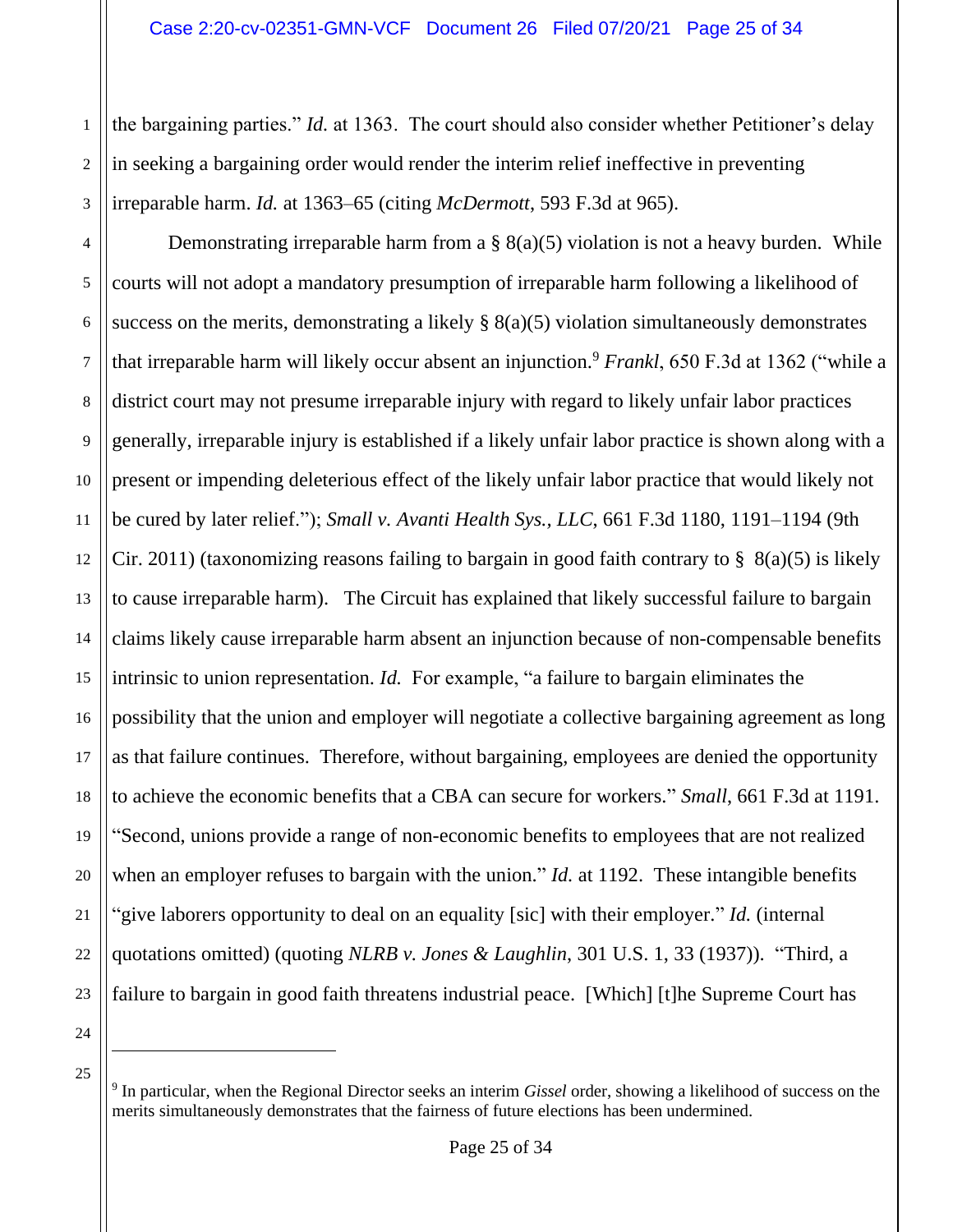2 3 4 5 repeatedly recognized [as] the overriding policy of the NLRA." *Id.* "Fourth, a delay in bargaining weakens support for the union, and a Board order cannot remedy this diminished level of support." *Id.* These harms generally cannot be remedied by the Board through a "forward-looking order" as they are difficult to measure "in dollar terms" and, regardless, the Board "generally does not order retroactive relief." *Id.* at 1191–92 (citations omitted).

6 10 12 In the context of a  $\S$  8(a)(5) violation, given the loss of benefits of union representation during the pendency of an NLRB proceeding, a final bargaining order is not "likely to be as effective as interim relief." *McDermott ex rel. NLRB v. Ampersand Publ'g, LLC*, 593 F.3d 950, 963 (9th Cir. 2010). A defendant may overcome the likely irreparable harm of a § 8(a)(5) violation by showing "some unusual circumstance indicating that union support is not being affected or that bargaining could resume without detriment as easily later as now." *Frankl*, 650 F.3d at 1363.

13 14 15 16 17 18 19 20 21 22 Petitioner contends that an interim bargaining order is essential to preserve the Board's remedial authority, because the longer employees go without the Union's representation, the less support the Union will have if the Board issues a final bargaining order. (Pet. Temp. Inj. 24:12–25:2). He explains that irreparable harm is likely absent the issuance of a temporary injunction because employees will not be made whole by the Board for the benefits they could have received in the interim had Red Rock bargained with the Union in good faith. (Pet. Temp. Inj. 25:3–5). He argues that the bargaining unit is currently suffering the loss of economic and noneconomic benefits of Union representation. (*Id.* 25:5–6). Among the lost benefits is a collective representative who could negotiate COVID-19 protections for employees in the terms and conditions of their employment. (*Id.* 25:9–11).<sup>10</sup>

24

25

23

1

7

8

9

 $10$  Petitioner also argues that employees will fear loss of their jobs for engaging in Union activity, but Petitioner has not shown a sufficient likelihood of success on his § 8(a)(3) claim, or even serious questions regarding the merits of the claim, for the Court to consider whether the claim supports an irreparable harm finding.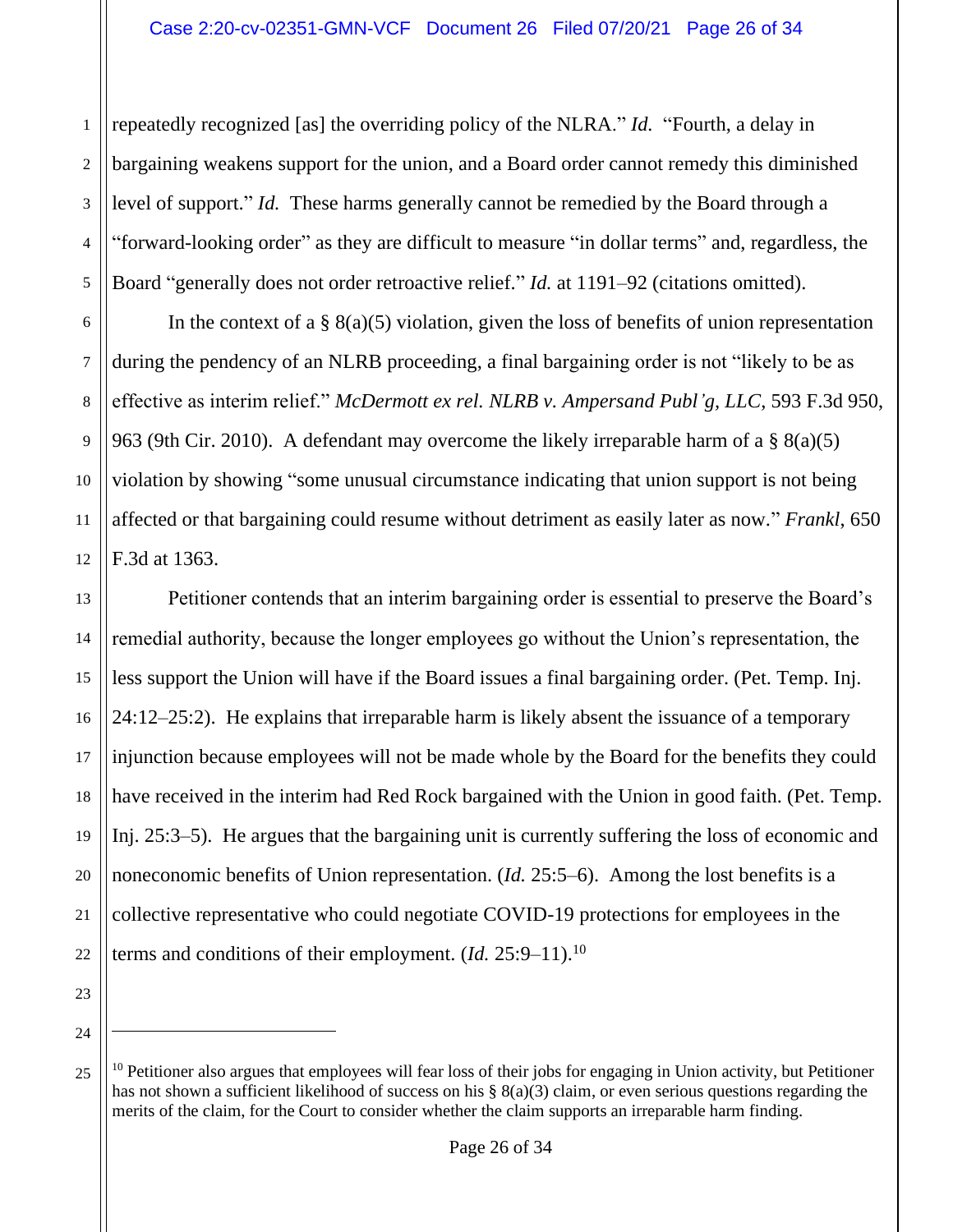1

3

4

7

8

2 5 6 In response, Red Rock contends that Petitioner's delay in filing the Petition undermines his claim of irreparable harm, especially given the other remedies available to the Board. (RR Resp. 20:3–22:26). It further argues that another Station Casino, Texas Station, has filed a petition for election since its employees received the same benefits, indicating that the Union's bargaining position has not been substantially undermined. (*Id.* 22:27–23:8). And, given that Station Casinos offered the benefits at union properties, Red Rock believes employees have not connected the benefits it offered with Red Rock's antipathy toward the Union and its supporters. (*Id.* 23:8–17).

9 10 11 12 13 14 15 16 17 18 19 20 21 22 23 The Court finds that Petitioner has demonstrated a likelihood of irreparable harm. Petitioner has shown a likelihood of success on its claim that Red Rock's unfair labor practices have tainted both the past election and the prospect of future elections. Necessarily, that finding demonstrates Red Rock employees' collective bargaining rights have been irreparably harmed because they lack union representation they should have previously attained. And, without Union representation, employees have remained without the intangible benefits of union representation that the Circuit has acknowledged comprise irreparable harm. Employees have been deprived of the opportunities of a collective bargaining agreement could secure. Employees in the bargaining unit have not had the opportunity to have a collective bargaining agent represent them when attempting to negotiate with Red Rock on equal footing. Red Rock's employees have been deprived of the gains made in furtherance of industrial peace that unions are able to achieve by collectively pursuing shared goals of employees. And, most importantly, the Union's support has likely continued to decline as employees' benefits have continued to improve without Union representation, undermining the Union's ability to bargain effectively in the future absent interim relief.

24 25 Red Rock has not shown peculiar circumstances in this case that would indicate the Union could begin bargaining after a Board order without detriment if an injunction does not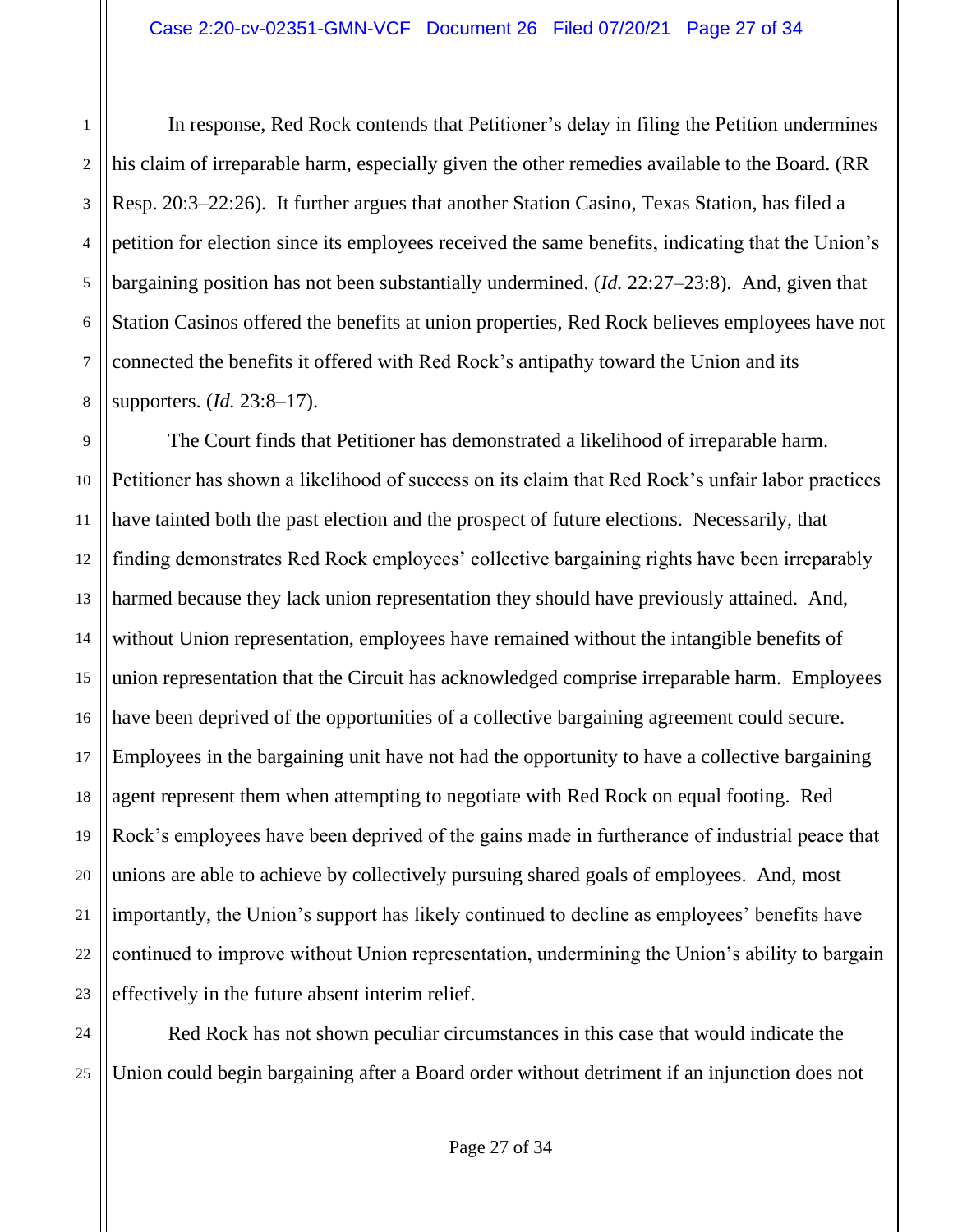1 2 3 4 issue. Even though Texas Station has a pending petition for election, there is no indication the election will be successful. Even if it were, Petitioner has demonstrated that Red Rock's employees connected the new benefits to a necessity to reject the Union, and there is no indication they are aware of the conditions at Texas Station. Petitioner's delay in bringing the Petition does not substantially undermine his claim of irreparable harm, as the Circuit has not found problem with similar delays. *See Frankl*, 650 F.3d at 1363–64 (explaining that interim relief, despite delay, can remedy harm that would otherwise be non-compensable by allowing for a union to bargain on employees' behalf during the pendency of an ALJ decision). Therefore, the Court finds that Petitioner has shown a likelihood of irreparable harm if an injunction does not issue.

## **C. Balance of Equities**

After a petitioner has shown some likelihood of success on the merits and irreparable harm, "then the court must balance the hardships resulting from the issuance of the requested relief." *Scott*, 241 F.3d at 667. "Where the Board and the respondent each make a showing of hardship, the district court must exercise its sound discretion to determine whether the balance tips in the Board's favor." *Miller*, 19 F.3d at 460. When balancing the equities, a "district court must take into account the probability that declining to issue the injunction will permit the alleged unfair labor practice to reach fruition and thereby render meaningless the Board's remedial authority." *Avanti*, 661 F.3d at 1196 (citing *Frankl*, 650 F.3d at 1365).

Petitioner argues that the balance of hardships tips in his favor because the requested remedies will preserve the employees' collective bargaining rights and pose only an incidental burden to Red Rock. (*See* Pet. Temp. Inj. 30:3–32:2). Red Rock responds that its equities are substantial given the hardship an injunction would pose to its employees and an injunction's effect on its free speech rights. (RR Resp. 37:23–38:15).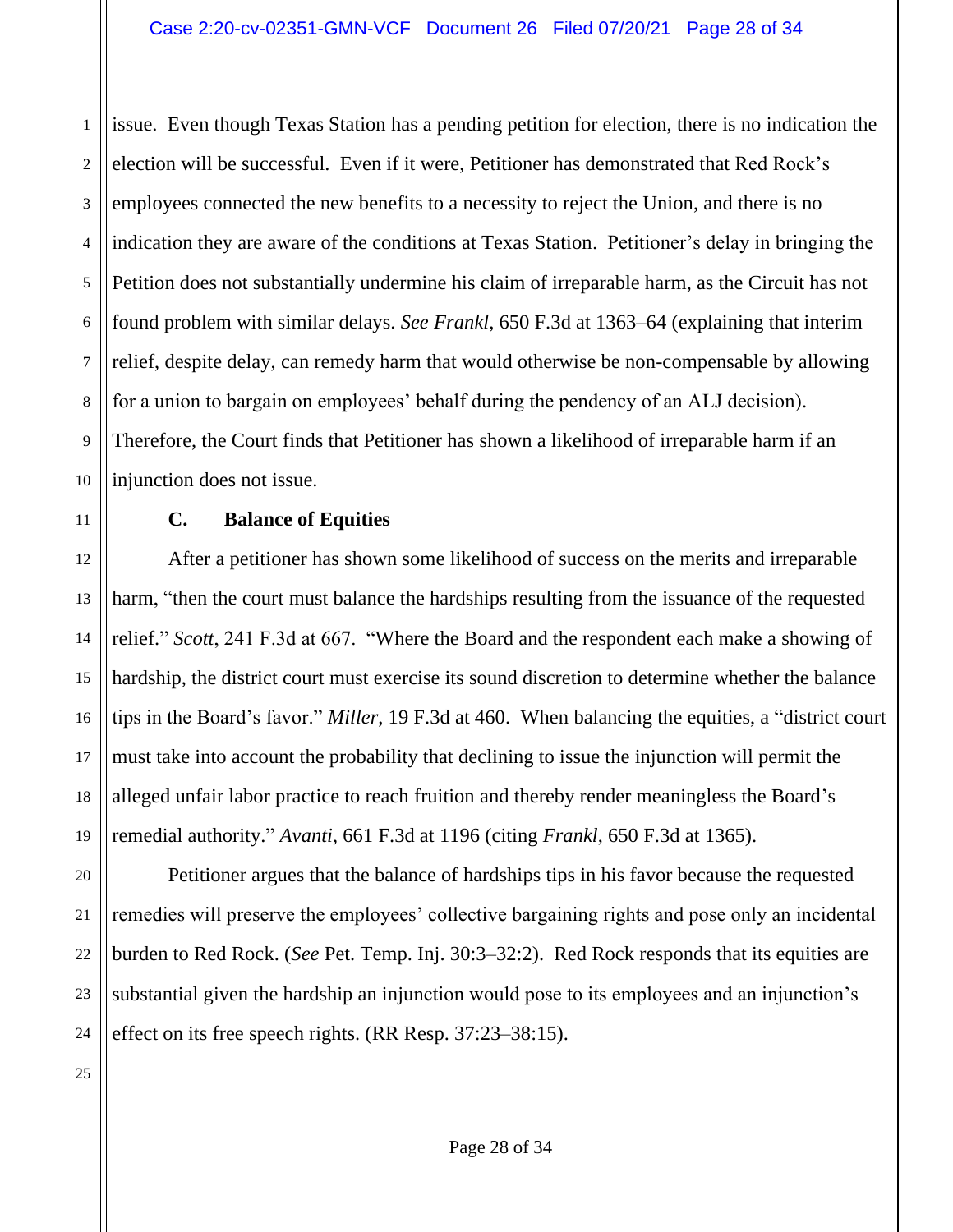2 The Court finds that the equities favor the Board. For the reasons described above, an injunction is essential to safeguarding employees' statutorily protected rights under the NLRA. The Court can fashion relief that provides Red Rock's employees the benefits of union representation while the NLRB case proceeds, which respects and restores the preference of the employees prior to Red Rock's unfair labor practices. The burdens on Red Rock's speech rights are minimal, as the Court is not restraining Red Rock from engaging in protected speech.

# **D. Public Interest**

"In § 10(j) cases, the public interest is to ensure that an unfair labor practice will not succeed because the Board takes too long to investigate and adjudicate the charge." *Miller*, 19 F.3d at 460. When a petitioner "makes a strong showing of likelihood of success and of likelihood of irreparable harm, [he] will have established that preliminary relief is in the public interest." *Frankl*, 650 F.3d at 1366. Here, as Petitioner has shown a strong likelihood of success on the merits and irreparable harm, the Court finds that the public interest favors the issuance of preliminary relief.

As Red Rock has only contested the propriety of Petitioner's Proposed Order with respect to Chavez and Powers, (RR Resp. 38:16–39:17), but the Court has not found a likelihood of success on Petitioners § 8(a)(3) claim, the Court denies the requested relief arising from the  $\S$  8(a)(3) allegations. In all other respects, the Court grants Petitioner the relief requested.

# **IV. CONCLUSION**

**IT IS HEREBY ORDERED** that the Petition for Temporary Injunction, (ECF No. 1), is **GRANTED in part** and **DENIED in part** consistent with the foregoing.

**IT IS FURTHER ORDERED** that the Motion to Try the Petition on the Basis of the Administrative Record, (ECF No. 3), is **GRANTED**.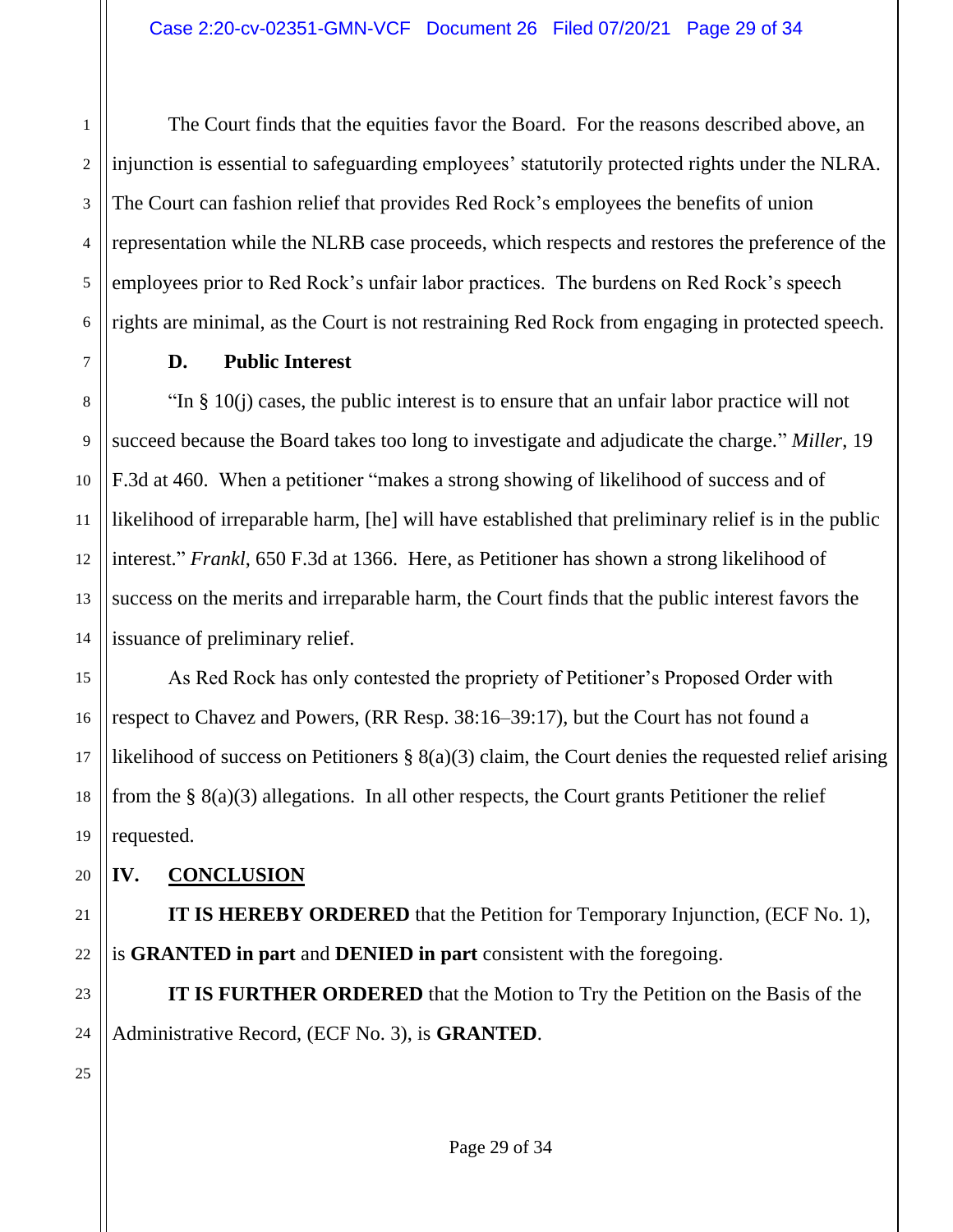**IT IS FURTHER ORDERED** that Red Rock's Motion for Leave to File Excess Pages, (ECF No. 17), is **GRANTED** *nunc pro tunc*.

**IT IS FURTHER ORDERED** that Red Rock, its officers, agents, servants, representatives, successors, and assigns, and all persons acting in concert or participation with them, pending the final disposition of the matters herein now pending before the Board, shall:

(a) Cease and desist from:

1

2

3

4

5

6

7

8

9

10

11

12

13

14

15

16

17

18

19

20

21

22

23

24

25

(1) interrogating employees about their union support and activities, and the sympathies of other employees;

(2) soliciting employee complaints and grievances and implying increased benefits and improved terms and conditions of employment to discourage employees from supporting the Union or any other union;

(3) promising employees increased wages or benefits or other improved terms and conditions of employment to discourage them from supporting the LOCAL JOINT EXECUTIVE BOARD OF LAS VEGAS, CULINARY WORKERS LOCAL 226, AND BARTENDERS LOCAL 165, affiliated with UNITE HERE INTERNATIONAL UNION (the Union) or any other union;

(4) granting employees benefits to discourage employees from supporting the Union or any other union, including, but not limited to, elimination of the TCCA program and no longer relying on TCCA program disciplines for future disciplinary purposes, lowering employees' deductibles from \$500 to \$0, providing free healthcare plans to employees, their spouses and their children, and providing employees with employer-paid retirement programs;

(5) threatening employees that a strike is inevitable if they choose the Union or any other labor organization as their collective-bargaining representative;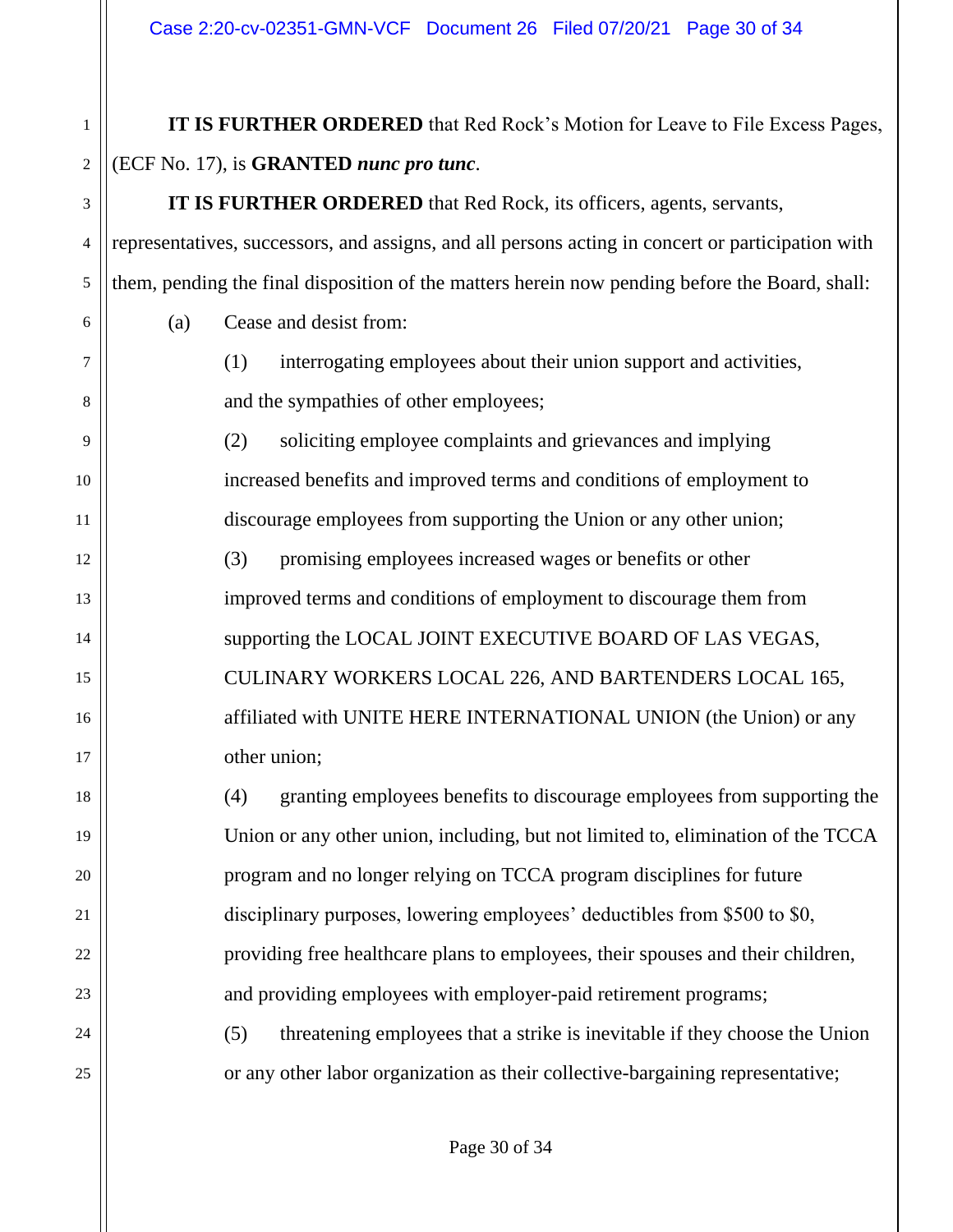(6) threatening employees with loss of benefits, including lower wages or withholding of benefits they otherwise would have received, unspecified reprisals, or other negative consequences if they select the Union or any other labor organization as their collective-bargaining representative;

(7) threatening employees that it will engage in dilatory bargaining tactics if its employees select the Union or any other labor organization as their collectivebargaining representative;

(8) informing employees that it is futile for them to select the Union or any other labor organization as their bargaining representative;

(9) promulgating and maintaining overly-broad and discriminatory rules or directives prohibiting employees from talking about the Union or any other labor organization;

(10) assigning employees more onerous terms and conditions of employment because of their membership in or support for the Union or any other union;

(11) changing employees' schedules or lowering their seniority because of their membership or support for the Union or any other union or because they violate directives about bringing concerns about supervisors or managers directly to human resources;

(12) disciplining employees because of their membership or support for the Union or any other union or because they violate directives about bringing concerns about supervisors or managers directly to human resources;

(13) making changes to terms and conditions of employment without providing the Union with notice and an opportunity to bargain with regard to those changes; (14) failing and refusing to recognize and bargain in good faith with the Union as the exclusive representative of employees in the aforesaid Unit.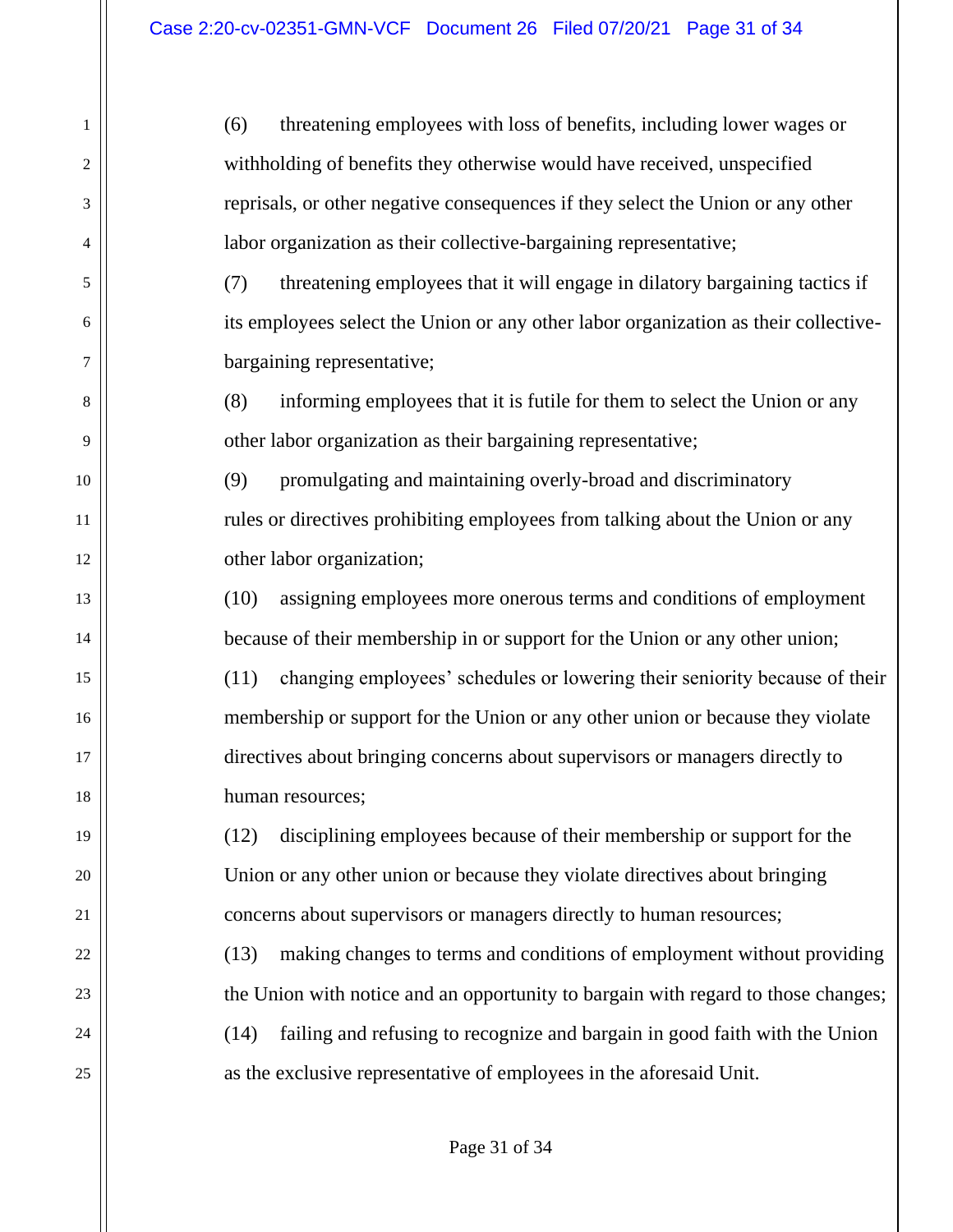1

2

3

4

5

6

7

8

9

10

11

12

13

14

15

16

17

18

19

20

21

22

23

24

25

(15) in any other manner interfering with, restraining or coercing its employees in the exercise of their right to self-organization, to form labor organizations, to join or assist the Union or any other labor organization, to bargain collectively through representatives of their own choosing and to engage in other concerted activities for the purpose of collective bargaining or other mutual aid or protection, or to refrain from any and all such activities;

(b) Take the following affirmative actions to effectuate the policies of the Act:

(1) Within five (5) days of the Court's issuance of the Injunction Order, post copies of the Injunction Order at Respondent's Las Vegas, Nevada facility, as well as translations of such an Order in Spanish and in other languages as necessary to ensure effective communication to Respondent's employees as determined by the Regional Director, said translations to be provided by Respondent at Respondent's expense and approved by the Regional Director, in all places where notices to its employees are normally posted; maintain these postings during the pendency of the Board's administrative proceeding free from all obstructions and defacements; and grant all employees free and unrestricted access to said postings;

(2) Within fourteen (14) days of the Court's issuance of the Injunction Order: (i) hold one or more mandatory employee meetings, on working time and at times when the Employer customarily holds employee meetings, and scheduled to ensure the widest possible employee attendance, at which the Order directing Red Rock to cease and desist from engaging in unfair labor practices, beginning on page 30 and concluding on page 34, will be read in English and in Spanish translation approved by the Regional Director to all bargaining unit employees, supervisors, and managers—including Nelson,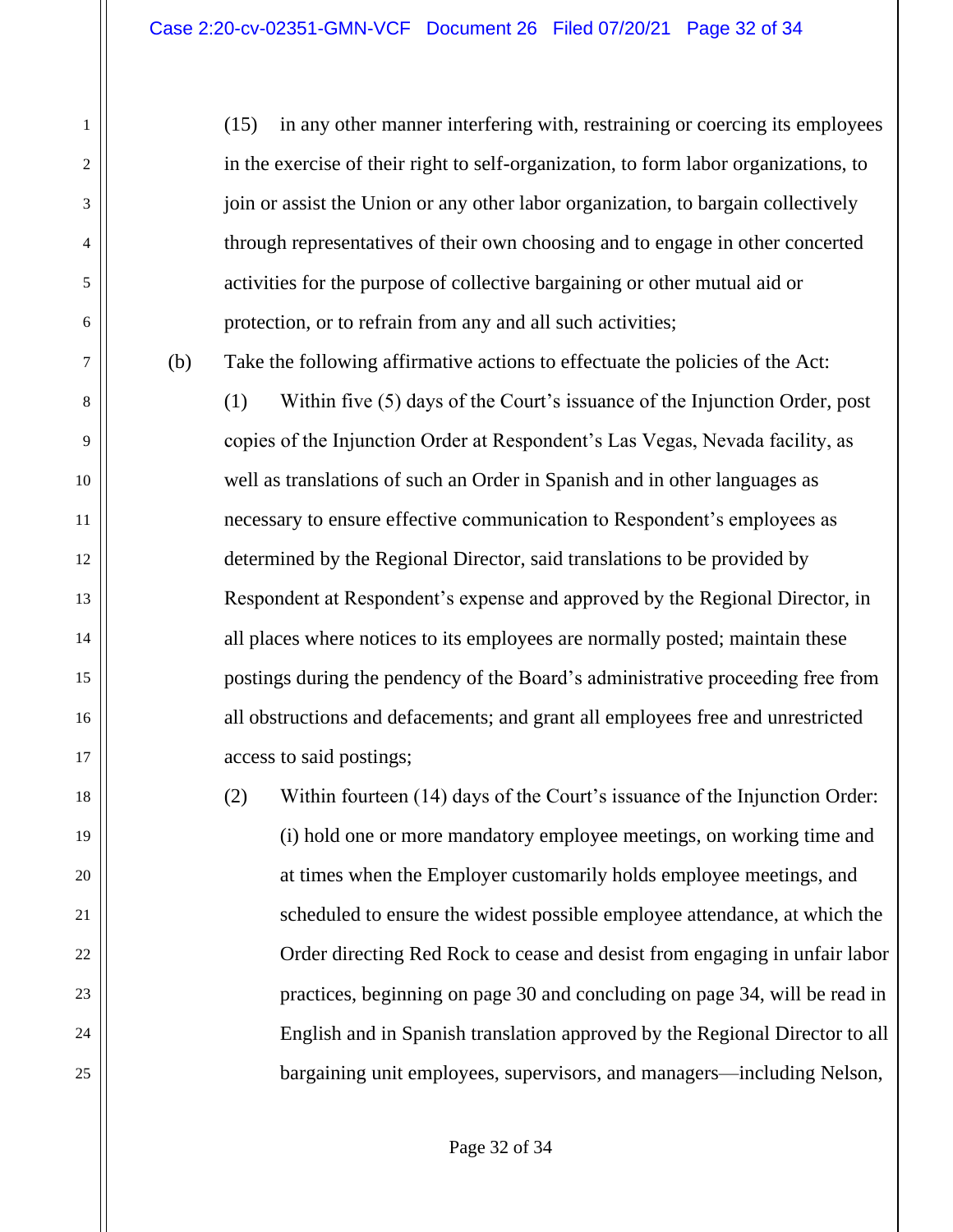| 1              | Fortino, and Hernandez—by a responsible, senior Employer official in the                                                                                                  |
|----------------|---------------------------------------------------------------------------------------------------------------------------------------------------------------------------|
| $\overline{2}$ | presence of a Board agent or, at the Employer's option, by a Board agent                                                                                                  |
|                |                                                                                                                                                                           |
| 3              | in the presence of a responsible Employer official;                                                                                                                       |
| $\overline{4}$ | (ii) announce the meeting(s) for the order reading in the same manner it                                                                                                  |
| 5              | would customarily announce a meeting of employees; and                                                                                                                    |
| 6              | (iii) require that all employees of the unit attend the meeting(s).                                                                                                       |
| 7              | (3)<br>Immediately recognize, and upon request, bargain in good faith with the                                                                                            |
| 8              | Union as the exclusive representative of employees in the following appropriate                                                                                           |
| 9              | unit concerning terms and conditions of employment and, if any understanding is                                                                                           |
| 10             | reached, embody the understanding in a signed agreement:                                                                                                                  |
| 11             | All full-time and regular part-time assistant food servers, bakers (I, II, III), banquet                                                                                  |
| 12             | bartenders, banquet porters, banquets setup, bar porters, bartenders, bell persons,<br>bell starters, beverage porters, beverage servers, beverage (Race/Sports), banquet |
| 13             | servers, bus persons/bussers, cake decorators (I, II), captains, coffee breakers,                                                                                         |
| 14             | concession workers, cooks, cook's helpers, counter attendants, food servers,<br>gourmet hostperson/cashiers, host/cashiers, housekeeping utility porters, ice cream       |
| 15             | concession workers, kitchen runners, kitchen workers, lead banquet porters, lead                                                                                          |
|                | counter attendants, lead servers, mini bar attendants, pantry, porters, resort guest<br>room attendants, resort housepersons, resort suite guest room attendants, resort  |
| 16             | steakhouse cooks, room runners, room service captains, runners, service                                                                                                   |
| 17             | bartenders, specialty cooks, servers, sprinters, status board, stove persons, team<br>member dining room (TDR) attendants, turndown guest room attendants, utility        |
| 18             | porters, VIP attendants, VIP bartenders, and VIP lounge attendants employed by                                                                                            |
| 19             | the Employer at its facility located at 11011 West Charleston Boulevard, Las<br>Vegas, Nevada; excluding all other employees, front desk employees, valet                 |
| 20             | parkers, retail cashier/clerks, gaming employees (dealers, slot attendants, cage                                                                                          |
| 21             | cashiers), inspectresses, engineering and maintenance employees, office clerical<br>employees, guards, managers, and supervisors as defined by the Act.                   |
| 22             | Rescind, if the Union requests they be rescinded, Respondent's<br>(4)                                                                                                     |
| 23             | changes to represented employees' benefits, including those to                                                                                                            |
| 24             | Respondent's matching contributions on deferrals to the Station Casinos                                                                                                   |
| 25             |                                                                                                                                                                           |
|                |                                                                                                                                                                           |